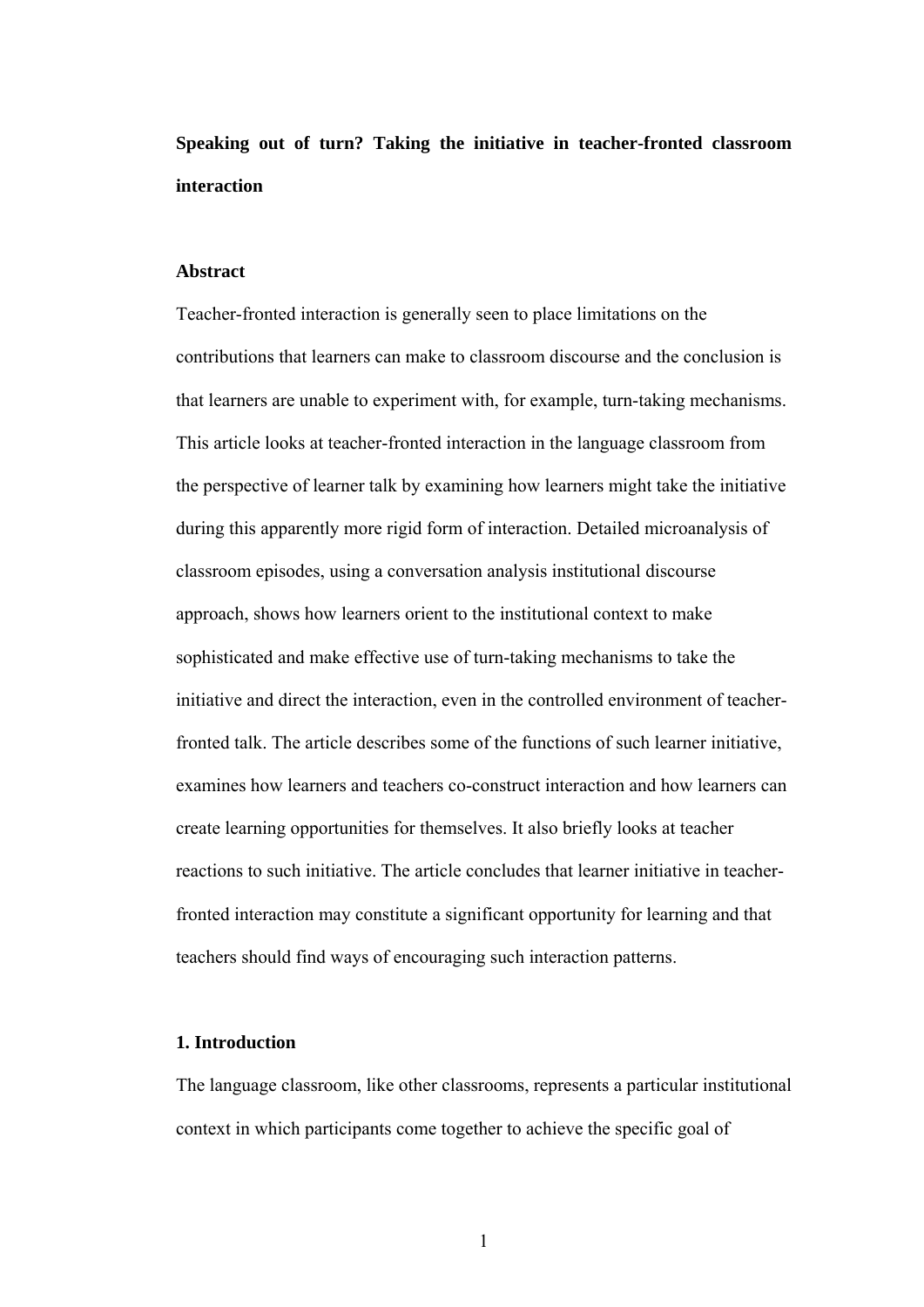teaching and learning. Classroom discourse is therefore a form of institutional talk and as such has certain characteristics, described, for example, by Walsh (2006, p.5). This is evident in particular in the turn-taking system which, in teacherfronted interaction, is generally highly constrained and reflects the asymmetrical role relationship between teachers and learners. In most classrooms, it is the teacher who decides who can talk, when and about what (Greenleaf & Freedman, 1993; Walsh, 2006). Van Lier (1996, pp.184-185) points out that, while this may have advantages of control and efficiency, the consequences are that:

... this efficiency comes at the cost of reduced student participation, less expressive language use, a loss of contingency, and severe limitations on the students' employment of initiative and self-determination.

Yet such a view of language classroom interaction may be reductive. Allwright (1984, p.159), for example, points out that interaction is a 'coproduction' and that teachers and learners are jointly responsible for managing classroom interaction while Johnson (1995, p.39) states that:

> … students actively engage, to a greater or lesser degree, in the creation of what occurs in classrooms and, thus, affect classroom events as much as they are affected by them.

In spite of the recognition of the importance of learner participation, involvement and initiative in the language classroom (van Lier 1988, p.90), there has been little attempt to either to investigate what is meant by learner initiative or to analyse the ways in which this initiative is expressed and the effects it may have on classroom interaction.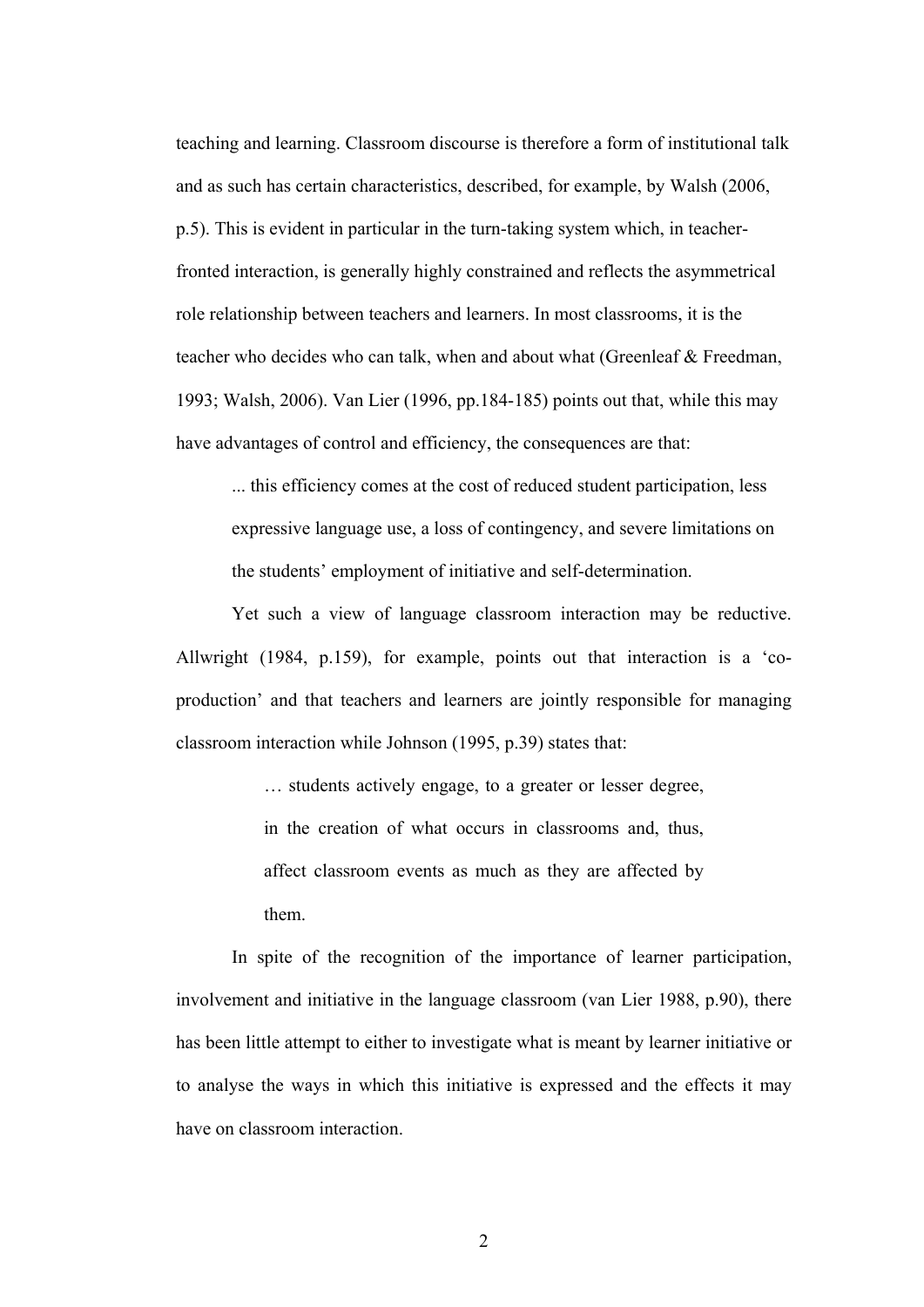This article represents an initial attempt to describe learner initiative during English language lessons and in one particular form of classroom organisation, that of teacher-fronted interaction. By taking a conversation analysis (CA) institutional discourse approach (Seedhouse, 2004), this article shifts the perspective from teachers to learners in order to show how the latter are able to make effective use of turn-taking mechanisms to take the initiative and direct the talk, even in the more controlled environment of teacher-fronted interaction. What learners so with their initiative is described, and the ways in which learners can create learning opportunities for themselves (Kumaravadivelu, 2001) are examined.

### **2. Classroom Talk**

Much previous research into classroom talk focused on teacher-fronted interaction has been based on Sinclair and Coulthard's (1975) highly influential discourse analytical approach and in particular on their three part exchange of teacher Initiation, learner Response and teacher Feedback or Evaluation (IRF/E), which is seen as typical of classroom interaction.

 There have been a number of studies of language classroom discourse that have criticised the use of the IRF exchange because of the lack of opportunities afforded for language learning and particularly for developing communicative competence. Kaspar (2001, p.518), for example, points out that research on classroom-based learning of pragmatics and discourse generally views the IRF pattern as 'an unproductive interactional format' in that teachers control topic management and therefore students are 'not provided opportunities for developing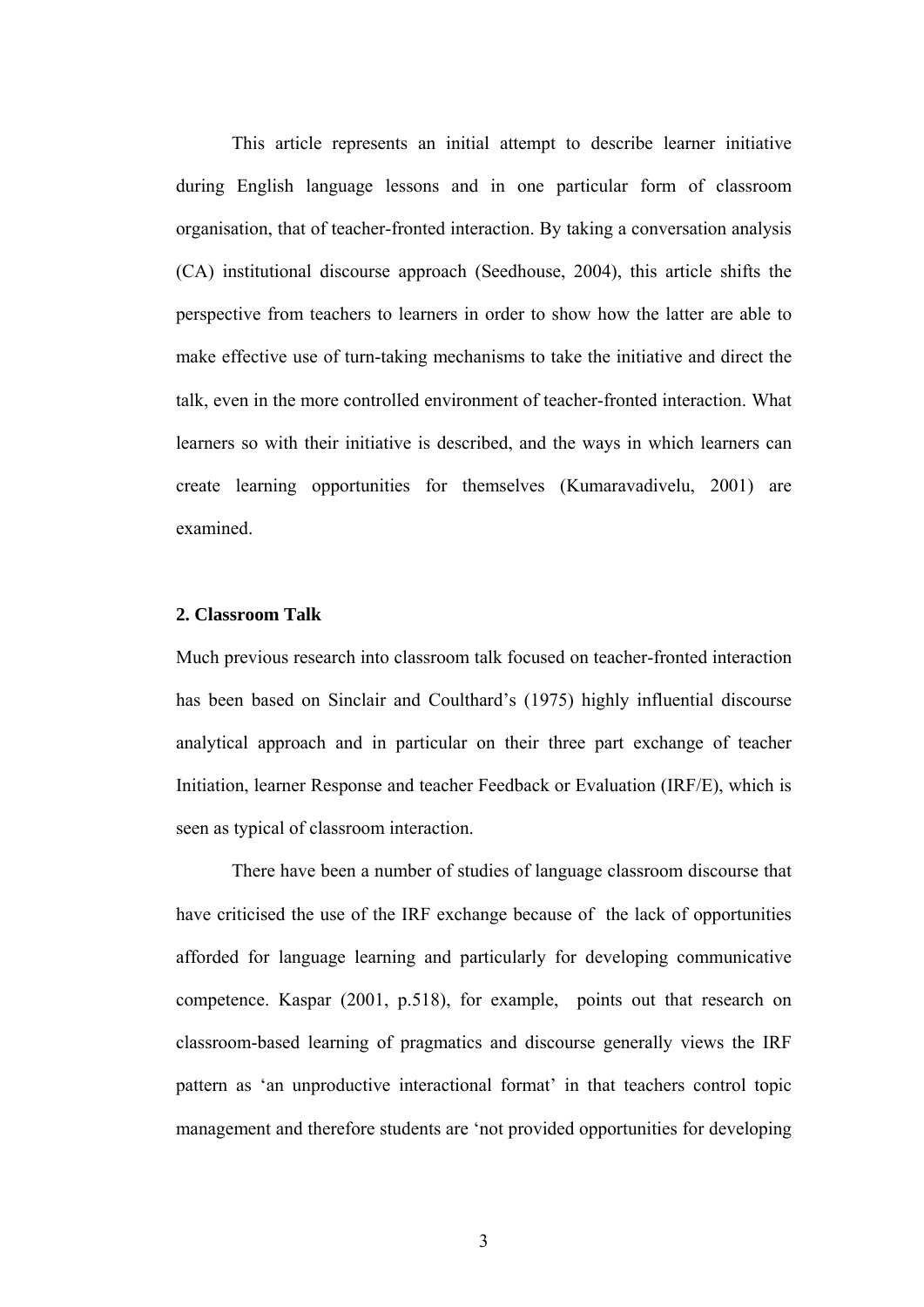the complex interactional, linguistic and cognitive knowledge required in ordinary conversation' (ibid). Moreover, studies such as that by Nunan (1987) conclude that the use of IRF exchanges placed severe limitations on the contributions that learners can make to the interaction in that possibilities to engage in 'genuine communication' are scarce.

More recently, however, teacher-fronted interaction has been rehabilitated to a certain extent. In particular, it has been acknowledged that critics who focus on the lack of 'genuine communication' in classroom talk tend to equate such talk with 'conversation', which, as Seedhouse (1996, p.17) points out, has a precise sociolinguistic meaning, and is, by definition, a non-institutional form of discourse. It is therefore difficult, if not impossible, to reproduce conversation in the institutional setting of a classroom. Seedhouse (ibid. p.18) goes on to note that

To replicate conversation, the lesson would therefore have to cease to be a lesson in any understood sense of the term and become a conversation which did not have any underlying pedagogic purpose, which was not about English or even, in many situations, *in* English.

The classroom, therefore, is a social context in its own right (Johnson, 1995; Walsh, 2002), with its own goals and rules of communication (Seedhouse, 2004). Cullen (1998, p.180) concludes that communicative talk in classrooms needs to be defined in terms of what is communicative in a classroom context, while Walsh (2002, p.4) notes that, in order to understand classroom discourse, the relationship between language use and pedagogic goals needs to be recognised.

Recent research has shifted more towards focusing in particular on looking at how teacher talk can best support learning, through, for example, the use of the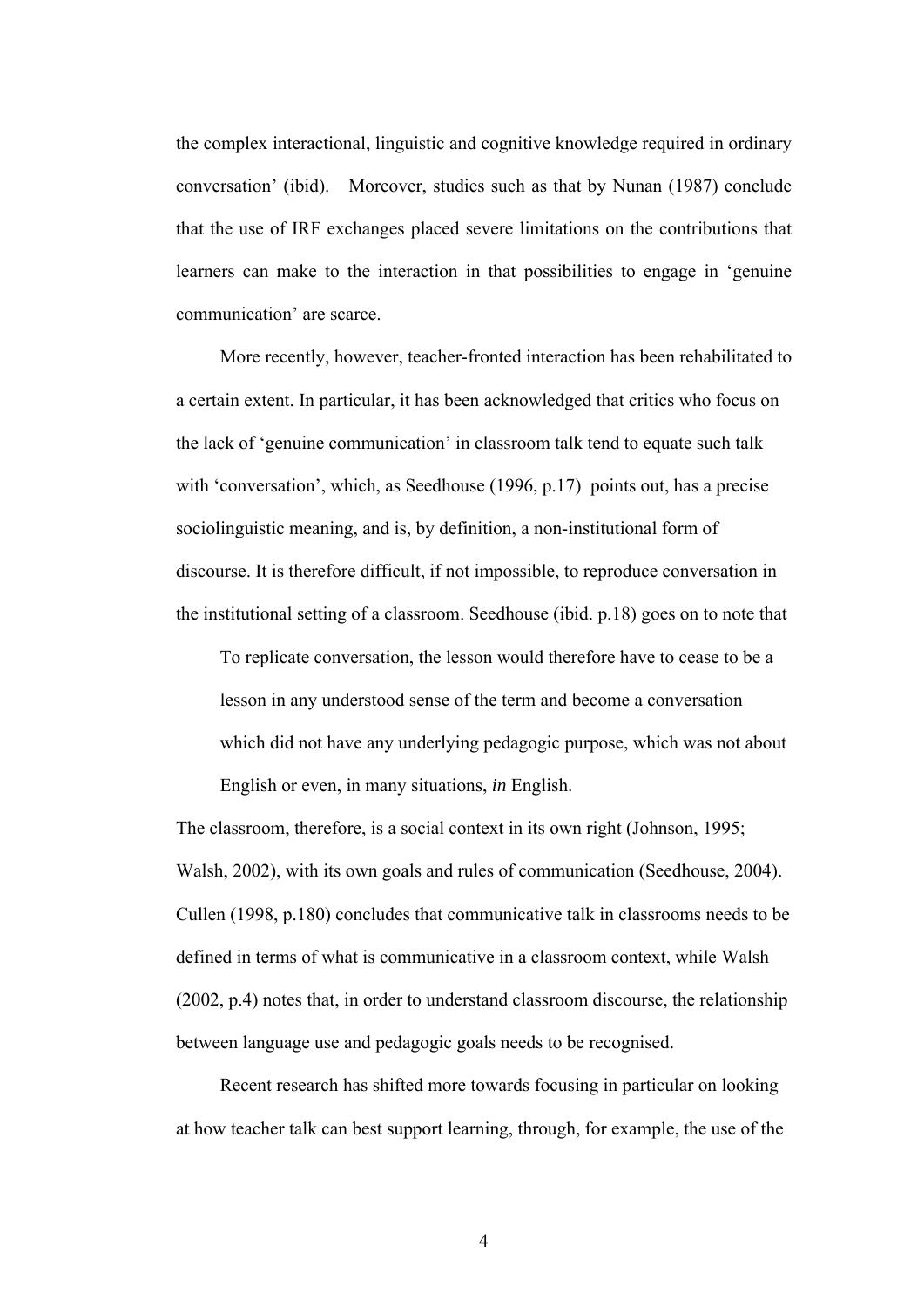F-move (Cullen, 1998, 2002; Jarvis & Robinson, 1997; Kasper, 2001; Nassaji & Wells, 2000; Walsh, 2002).

Cullen (1998) points out that many features of teacher talk that are traditionally considered 'uncommunicative' can in fact be entirely appropriate in the context of the pedagogical goals of the classroom and support for learning. Cullen (2002) compared what he called evaluative and discoursal F-moves. The former focus on the form of the learners' responses while the latter concern the content. It is the latter in particular through which the teacher may provide 'a rich source of message-oriented target language input as s/he reformulates and elaborates on student contributions, and derives further initiating moves from them' (ibid, p.122). Jarvis and Robinson (1997, p. 214) also point to how the teacher's F-move can be used to support learning through formulation and alignment of meaning, which they link to the Vygotskian idea of supporting learners' Zone of Proximal Development (ZPD).

While teacher-fronted interaction has therefore been rehabilitated in more recent research, all the studies cited above focus on teacher talk and how teachers can create opportunities for learning. Much less research to date has focused on teacher-fronted interaction and its potential for learning from the point of view of learner talk.

Although turns in which learners take the initiative during the more constrained turn-taking typical of teacher-fronted interaction are clearly not as frequent as turns allocated by the teacher, the data from the current study show that they do exist and are the demonstration that this strategic option is in fact available to learners. Moreover, by taking the initiative, learners can direct the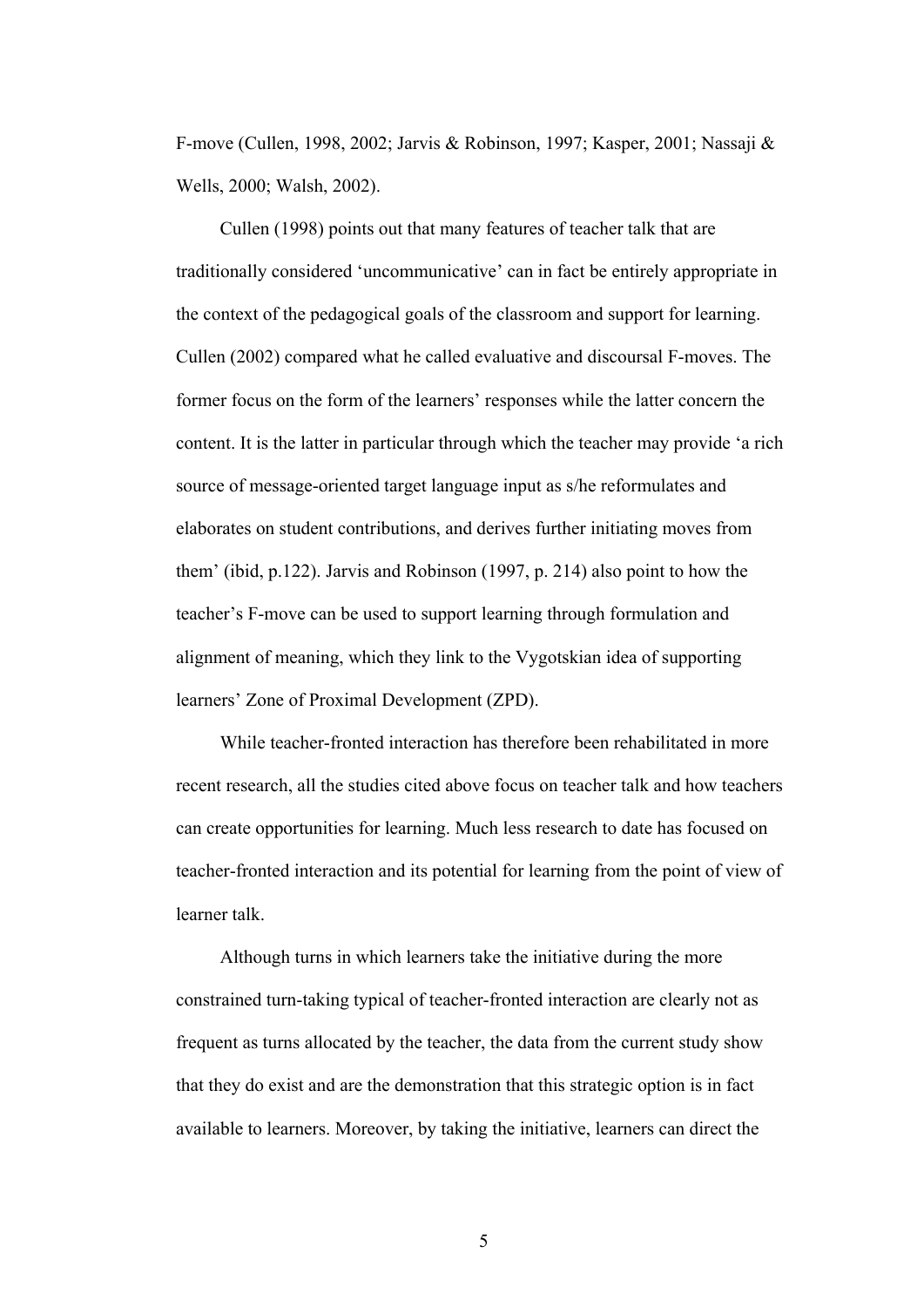interaction in such a way that it responds more closely to their needs, and at the same time develops their skills in managing interaction (Allwright, 1984; van Lier, 1988).

### **3. Approaches to analysis**

Most the studies cited above still focus on the IRF pattern as the basic unit of analysis, yet this discourse analytical approach has been criticised (see, for example, Drew & Heritage, 1992, pp.10-16; Levinson, 1983, pp. 286-294). A fundamental weakness in such an approach lies in the imposition of categories defined *a priori* onto the data being studied. Moreover, these categories are static and cannot capture the variety of functions of language, the variability of interpretation and the wealth of interaction that goes on in the classroom, a point illustrated very clearly by Seedhouse (2004, pp. 58-66), for example. Seedhouse (ibid.) compares two extracts from language classrooms which both ostensibly follow an IRF sequence. Through a CA institutional-discourse analysis, he demonstrates how one of the sequences is far more complex and dynamic than the other. As Seedhouse (ibid., p.63) affirms, 'the IRF/IRE cycles perform different interactional and pedagogical work according to the context in which they are operating'. Therefore, a key advantage to the CA instituional-discourse approach is that it is able to uncover interactional complexities that DA approaches cannot.

The basic tenet of a CA instituional-discourse approach is that institutional discourse is oriented to achieving specific goals. As Seedhouse (2004, p.96) explains:

CA instiutional-discourse methodology attempts to relate not only the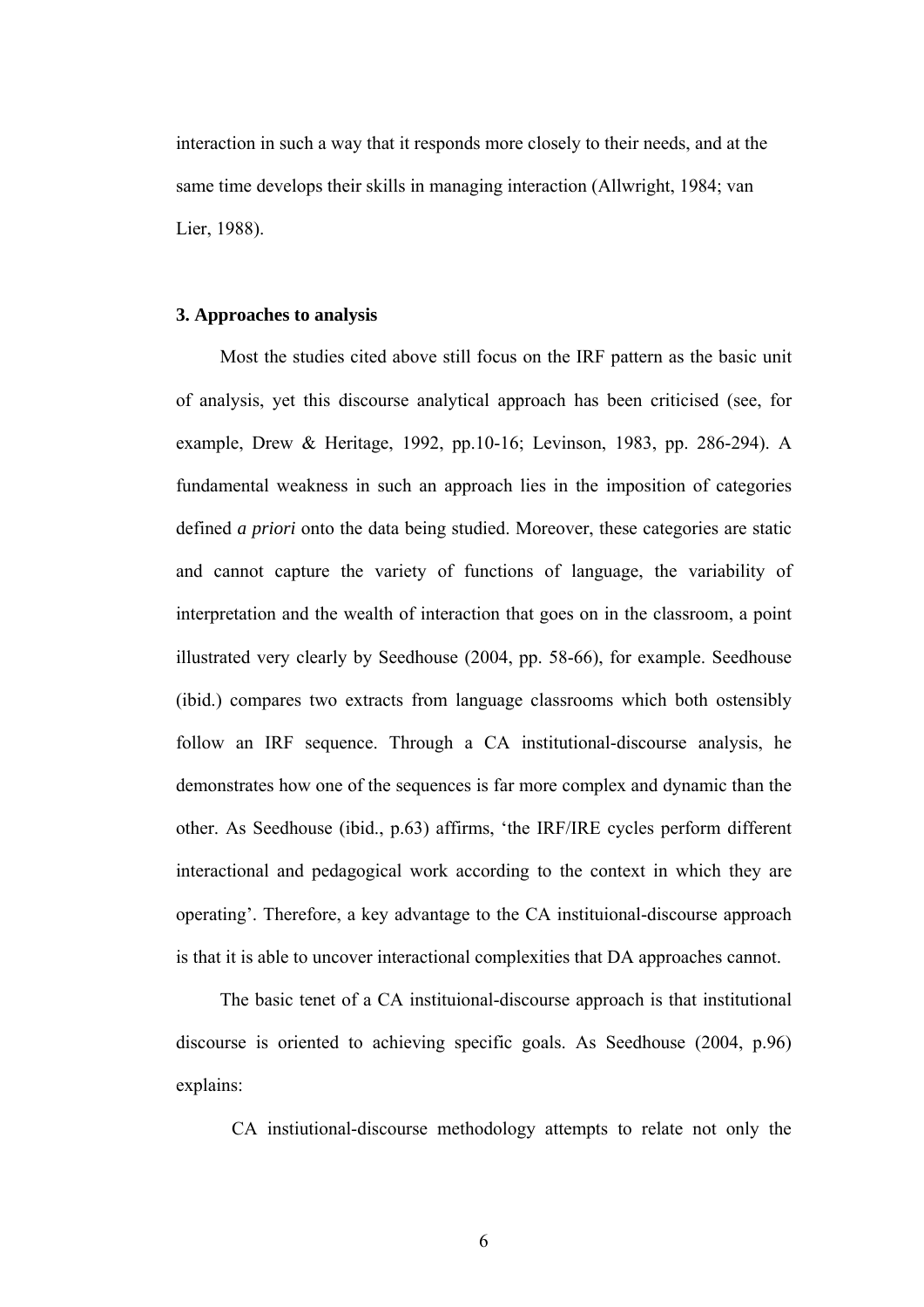overall organization of the interaction, but also individual interactional devices to the core institutional goal. CA attempts, then, to understand the organization of the interaction as being *rationally* derived from the core institutional goal.

Such an approach analyses sequences of talk, rather than single utterances, examining language 'in its *interactional* environment' (Richards and Seedhouse 2005, p. xv), but at the same time, it identifies the way that individual turns are constructed and how participants orient to each other and to the context. It is therefore better able to uncover the variety of pedagogical purposes and lingustic practices used in the classroom (Walsh, 2006 p.53) and, through detailed analysis of the partcipants' interactional behaviour, reveal which particular aspects of the insitutional setting are being oriented to (Mori, 2002, p.326).

However, DA approaches are not incompatible with CA, and in particular can be useful in identifying the speech moves in interaction (Seedhouse 2004, p.66). What is needed is

.. a much broader perspective which concentrates on the relationship between pedagogical focus and the organization of the interaction, in particluar the organization of turns, sequence, repair and topic. (ibid)

 The study reported here therefore integrates an initial discourse analytical approach based on the analysis of classroom extracts using the basic IRF pattern in order to identify relevant sequences, with microanalysis using the tools of CA insitutional-discourse. This microanalysis focuses on the key areas of institutional discourse organisation identified by Heritage (2004): turn-taking organisation, turn design, sequence organisation, lexical choice and asymmetry of roles in order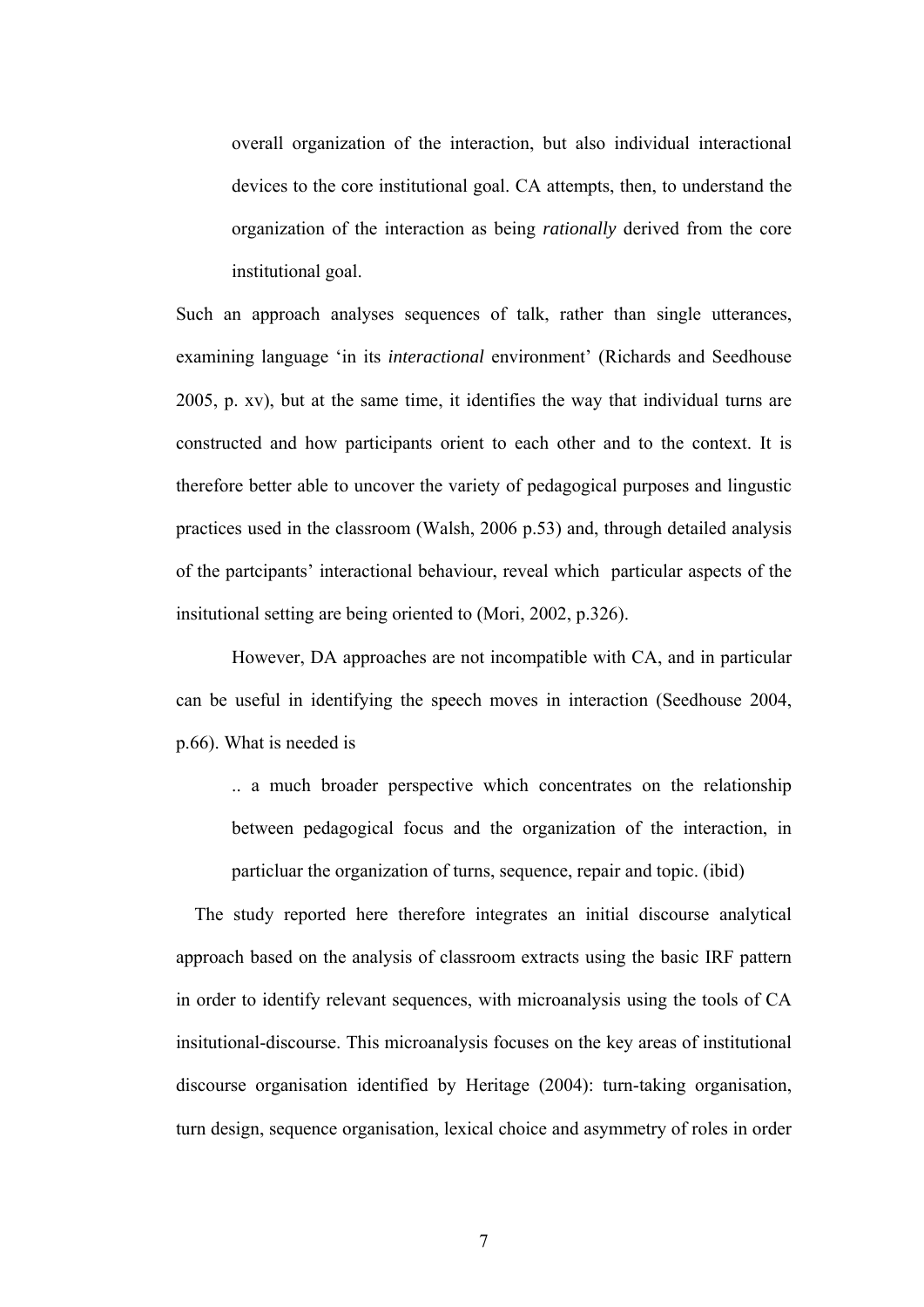to allow for an 'emically-oriented (i.e. partcipant-relevant) perspective (Markee and Kaspar 2004, p. 491). Such an approach allows for a more nuanced and detailed analysis of how learners orient to pedagogical goals in taking the initiative.

## **4. Methodology and data**

The data for this study were obtained from non-participant observations and audio-recordings of regularly scheduled adult EFL (English as a Foreign Language) evening classes held at a university language centre in Italy. The learners were mostly university students, together with some members of university staff and local townspeople, and the lessons were at pre-intermediate, intermediate and upper-intermediate level. The groups were relatively small, with between 15 and 18 learners in each.

The classes were held by five different teachers. They were all qualified and experienced EFL teachers except Teacher D (who was in her first year of teaching and not qualified at the time), they were all female except Teacher C and they were all British except Teacher E (who was from the US). The final database consisted of three upper-intermediate lessons by Teacher A, three intermediate lessons by Teacher B, two intermediate lessons by Teacher C, one preintermediate lesson by teacher D and two pre-intermediate lessons by Teacher E This represents a total of 11 lessons and approximately 12 hours of recording.

In order to identify episodes of learner initiative in the recordings and analyze the role such initiative has in classroom interaction, the first step was to develop a definition of initiative by applying those previously identified in the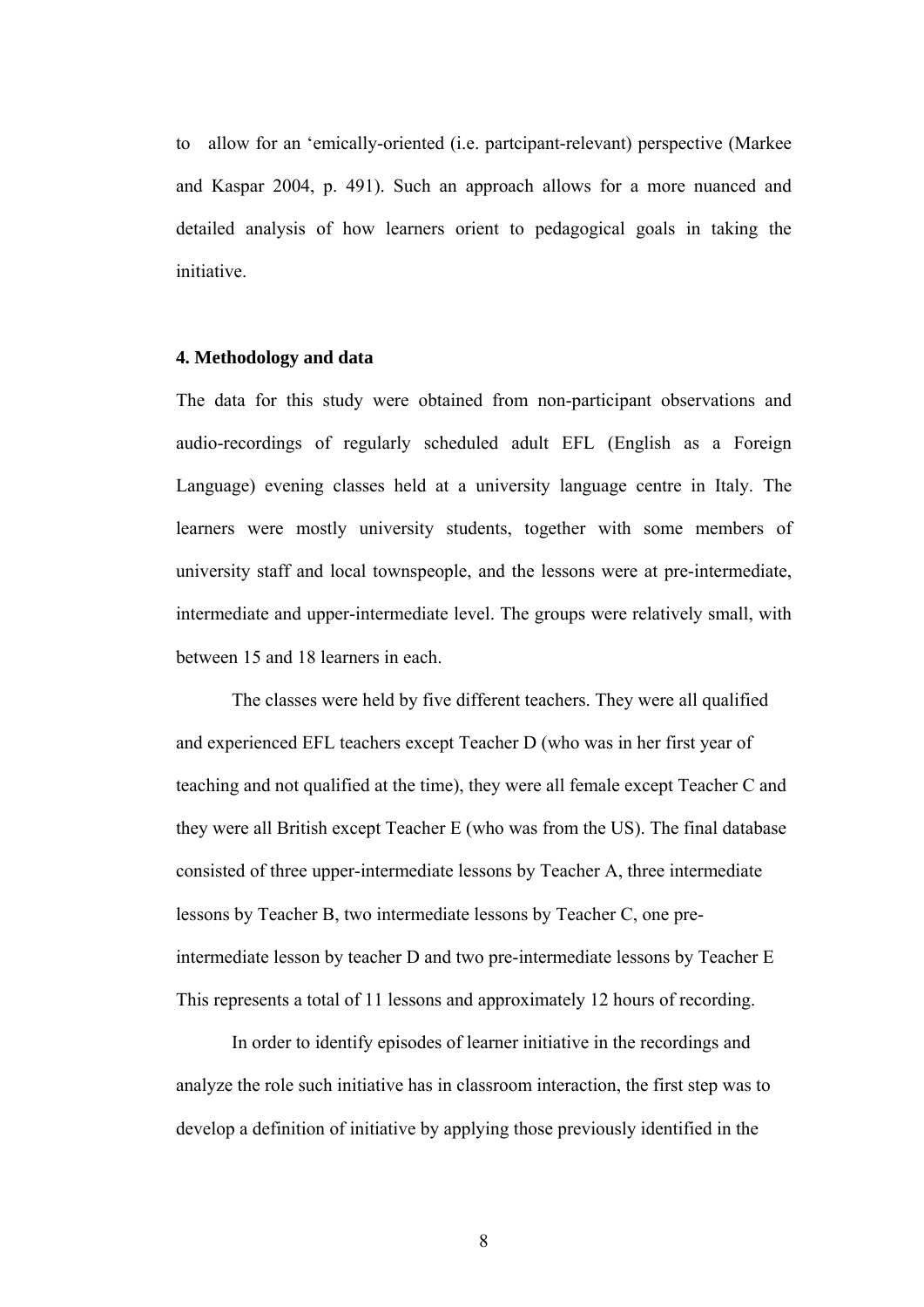literature to the audio-recordings. At the same time, the definition was refined on the basis of the evidence from the recordings themselves. Thus initially, definition and analysis went hand in hand.

In one of the few previous attempts to actually define learner initiative, Mehan and Griffin (1980, p. 378) maintain that, in order to be considered an initiative, a learner contribution must occur at an appropriate moment in the lesson, which they define as at the completion of an IRF sequence, and there must be uptake by the other participants in the lesson. Mehan and Griffin (ibid.) do not explain why only the completion of an IRF sequence is considered an appropriate moment for learner initiatives and data from the current study showed that learner initiative can occur at any point in an IRF sequence, not only upon completion. However, it seems clear that, in order to affect interaction patterns and count as initiative, a learner's turn must gain the 'main floor' and not just be limited to a 'sub-floor' (van Lier, 1988, p. 103). Van Lier (ibid.) explains that a turn gains the main floor when two or more people are involved in the interaction and 'the attention of all those present is sought and obtained'. This is opposed to the subfloor, where a turn is aimed at or intended for only part of the audience. Gaining the main floor means that there will be uptake, normally by the teacher, but possibly by other learners too. In his discussion of learner initiative, van Lier also states that the student's turn must be self-selected. Using these two criteria it is possible to develop a working definition based on two main conditions:

- a. The learner's turn is self-selected but not in response to a teacher allocation of turn.
- b. the learner's turn gains the 'main floor' and is not just limited to a 'sub floor'.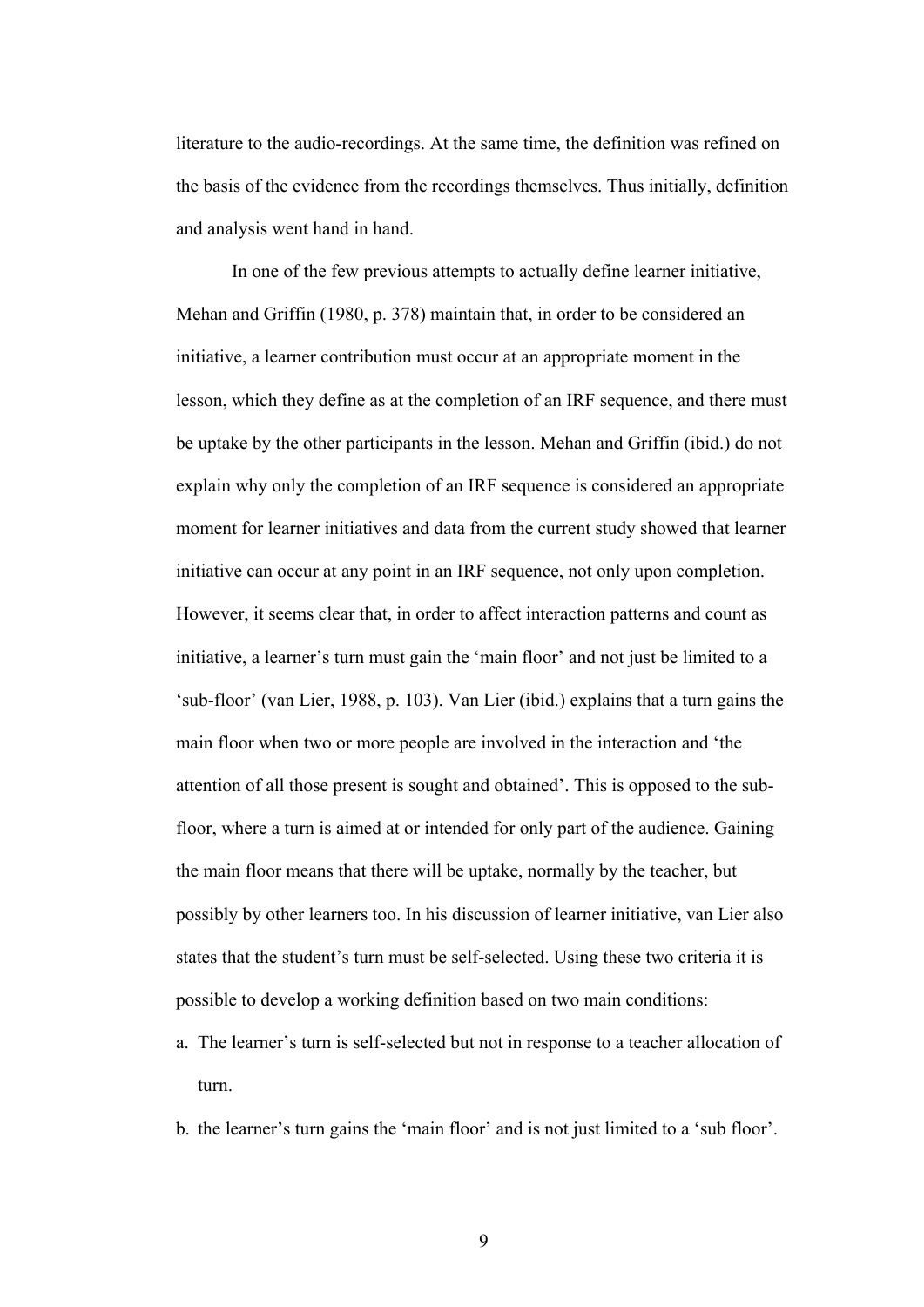The following is a clear example of learner initiative (see appendix for transcription conventions used):

### **TB 2.7**

| $\overline{01}$    |     | $\uparrow$ allora, (now then) what about (the) bi:: ke, my favourite form |
|--------------------|-----|---------------------------------------------------------------------------|
| 02                 |     | of transportal tion                                                       |
| $03 \rightarrow$   | - F | $[$ (there)] there another dis disadvant $[$ age]                         |
| -04                |     | an Jother                                                                 |
| 05                 |     | disadvantage about [trains, ]                                             |
| $06 \rightarrow F$ |     | [strikes]                                                                 |
| 07                 |     | (.) oh yeah that can be very (.) uncomfortable.                           |

In this extract, the class is discussing the advantages and disadvantages of different types of transport. In line 1, the teacher is moving on to a new form of transport, the bike, but the female learner takes the initiative to re-open the discussion of the disadvantages of train travel.

## 4.1 Data analysis

Once a satisfactory definition had been elaborated, all the episodes of learner initiative were identified in the audio-recordings and a total of 206 turns involving learner initiative were initially found in the data. All examples of learner initiative were then roughly transcribed. In deciding how much context was sufficient for the purposes of transcribing extracts, Sinclair and Coulthard's (1975) idea of boundary moves was used.

As noted in section 3 above, the use of *a priori* categories is not entirely incompatible with a CA approach to analysis. Nevertheless, while CA is increasingly being proposed as a methodological resource for Second Language Acquisition (SLA) research (He, 2004; Markee, 2008; Markee & Kasper, 2004), there is some reluctance in such research to work with 'traditional' SLA categories, generally associated with *etic* approaches to interaction, as opposed to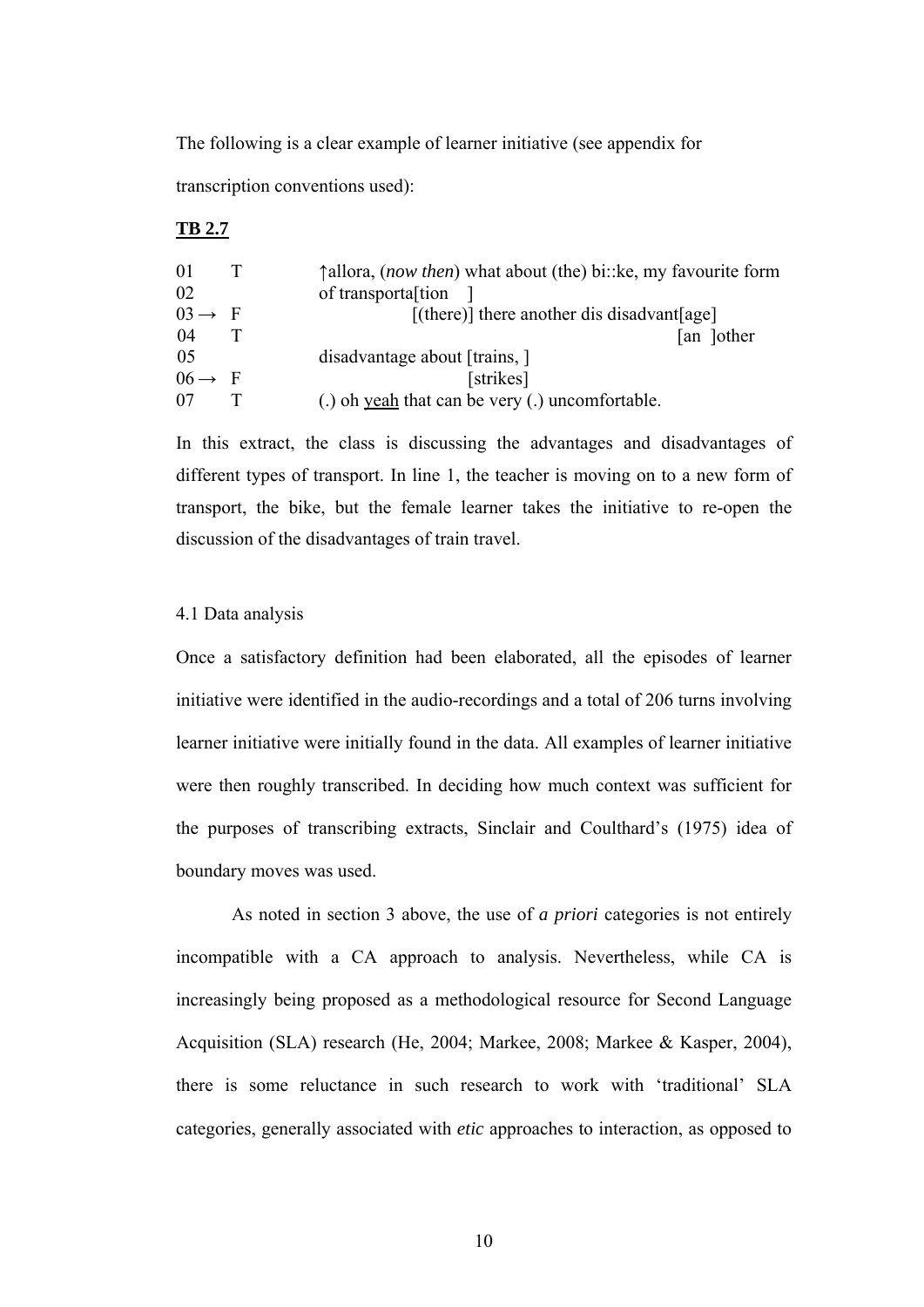the *emic* perspective of CA (Markee and Kasper 2004, p. 494). However, the key issue is not what labels are given to interactional features, but how the analysis is carried out. SLA categories can provide a useful basis for an initial overview of patterns in the data as a preliminary step towards a more detailed CA analysis which focuses in participants' construction of, and orientation to, ongoing activities and this is the approach taken to analysis in the current study.

Preliminary examination of each example of initiative was made to identify what learners actually do with their initiative in the classroom talk at the most general level. This initial process showed that learner initiative focuses on four broad areas, or orientations, the first three of which correspond to the classroom contexts identified by Seedhouse (2004):

a. Orientation to the activity at hand in Procedural Contexts (ibid.). This is when the learner focuses on the current classroom activity. Initiative in this case is directed towards reaching an understanding of the activity and typically concerns reactions to instructions from the teacher or in the textbook.

b. Orientation to language in Form and Accuracy Contexts (ibid.). This refers to initiative in which learners are concerned with the language as the object of study and their understanding of the language system.

c. Orientation to talk in Meaning and Fluency Contexts. This refers to those occasions when learners take the initiative to intervene in classroom discussion and depends on the type of talk taking place.

d. Conversational routines. This area concerns learners initiating the first part of a conversational routine (Coulmas, 1981), typically greetings or leave-takings.

All examples of initiative were then further analyzed in order to identify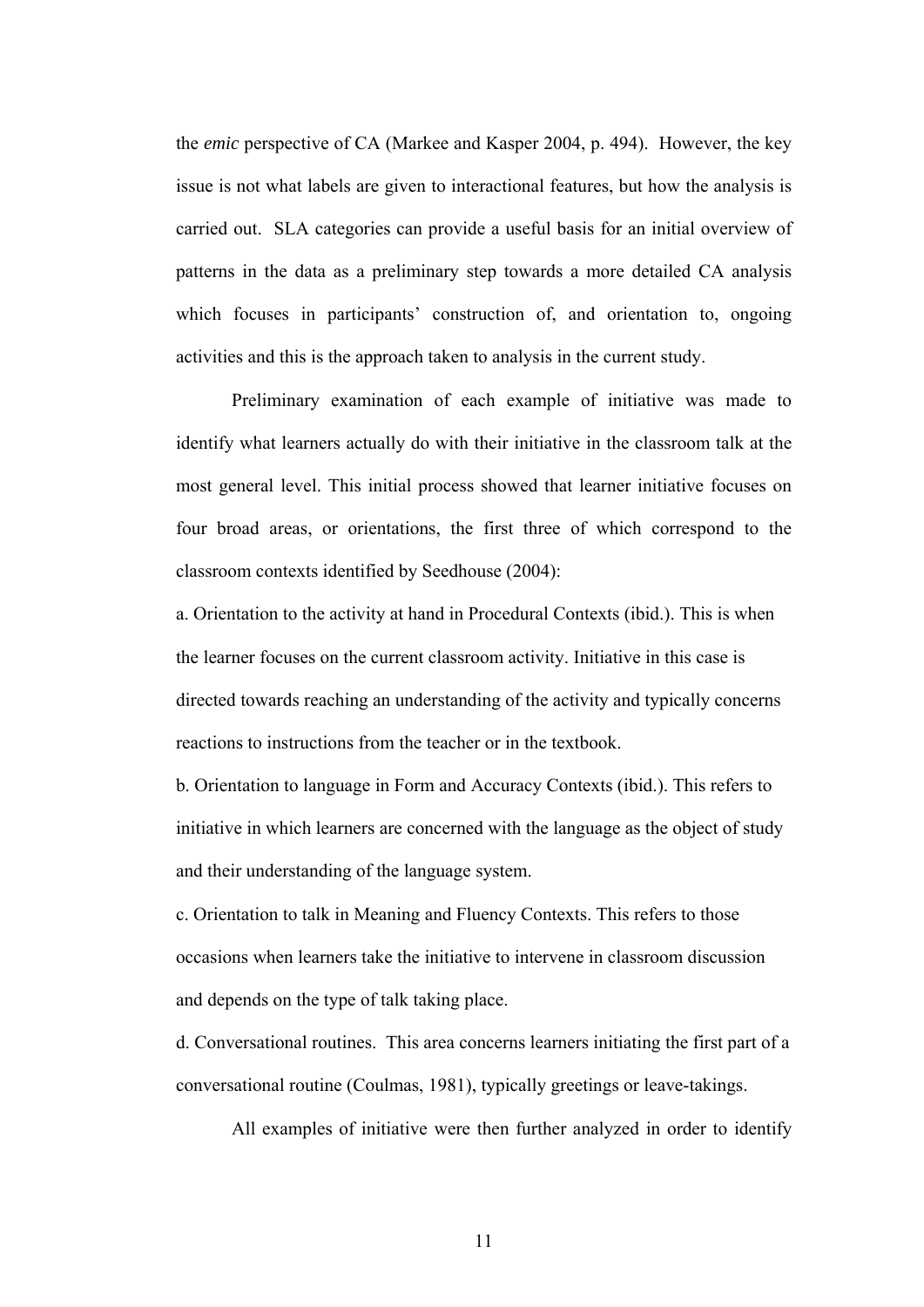possible patterns within each area. It soon became apparent that initiatives oriented to activity and language focused predominantly on what SLA researchers have labelled comprehension checks, clarification requests, information requests and hypothesis testing (Allwright & Bailey, 1991; Long, 1983; Pica, 1987), which are considered by SLA researchers to be key in promoting language learning (Long, 1983; Pica 1987).

Therefore, detailed microanalysis focused on learner initiative oriented to activity and to language. Examples of each type of utterance were subsequently retranscribed in greater detail using CA transcription conventions based on those used in Richards and Seedhouse (2005) (see appendix for transcription conventions used). As Liddicoat (2007, p.12) maintains, different transcriptions allow for the investigation of different aspects of the talk and retranscription is frequent in CA as researchers refine their insights as a result of the on-going analysis.

Following the methodological position outlined above, in presenting the analysis, the labels from SLA are maintained as a convenient organising principle, while the analysis takes a CA institutional-discourse approach in order investigate how the participants in the interaction are oriented to the pedagogical goals of teaching and learning and the complex interactional work that learners were carrying out with their initiatives.

### **5. Analysing learner initiative**

### 5.1 Confirmation checks

In the database used in this study, the most common use of learner initiative was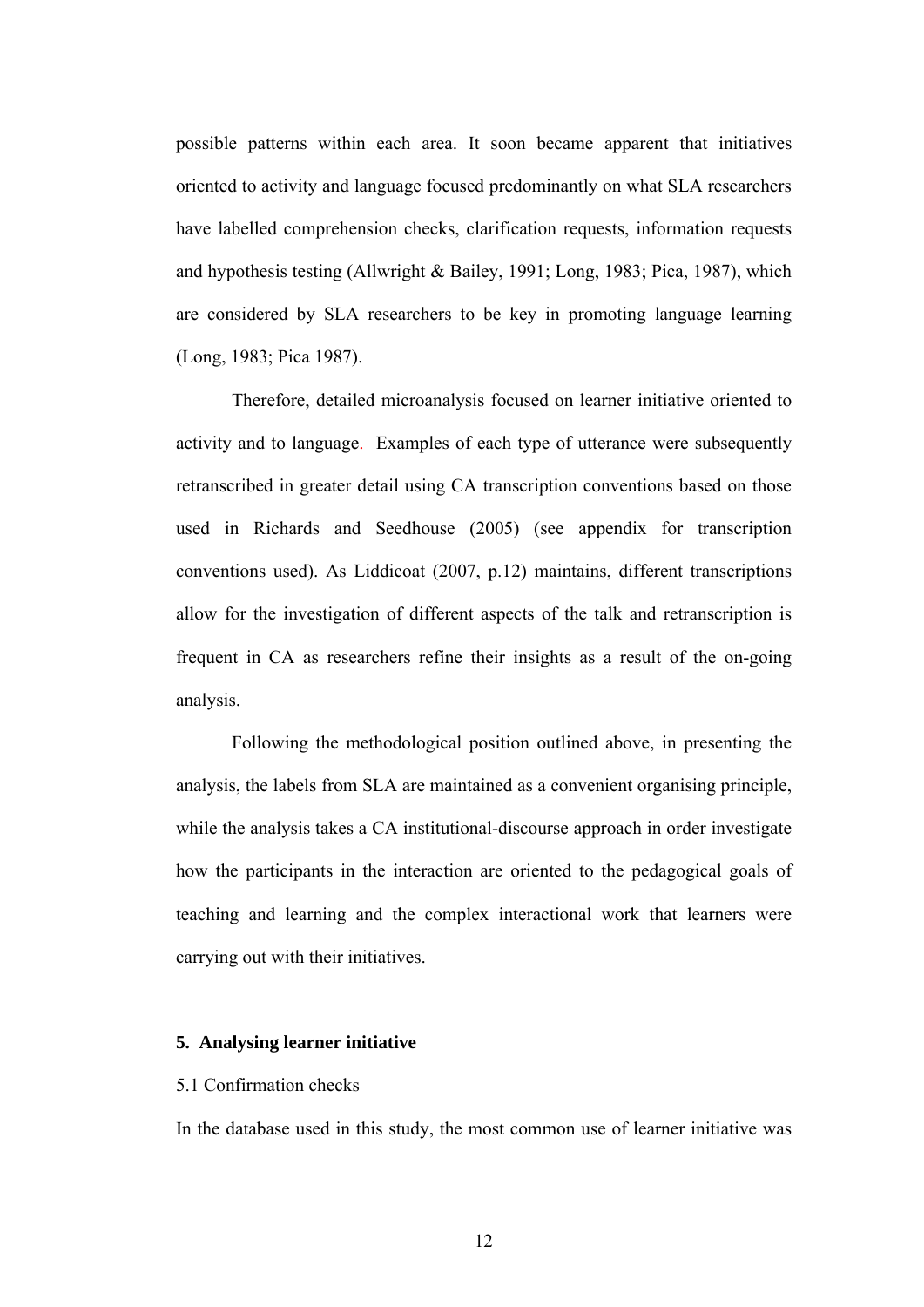that of confirmation checks oriented to activity or to language. Allwright and Bailey (1991, p. 123) define confirmation checks as "the speaker's query as to whether or not the speaker's (expressed) understanding of the interlocutor's meaning is correct". The following is an example of a confirmation check oriented to activity:

# **TC 1.4**

The teacher is setting up a group decision-making activity

| 01                |    | you have one hundred units (.) now you must use one hundred,        |
|-------------------|----|---------------------------------------------------------------------|
| 02                |    | (.) because if you use (.) only ninety, (.) or eighty, (.) then (.) |
| 03                |    | people will not be happy, (.) they will say you have not used       |
| 04                |    | (.) your resources, (.) in a correct way.                           |
| $0.5 \rightarrow$ | M1 | so we must use $(.)$ e:: $r$ ,                                      |
| 06                |    | every[thing]                                                        |
| $07 \rightarrow$  | M1 | [all ] every[thing]                                                 |
| 08                |    | ven                                                                 |
|                   |    |                                                                     |

 In this example, the teacher is setting up the activity to be carried out by the learners, what Seedhouse (2004) calls Procedural Context. In line 05, M1 takes the initiative to confirm he has understood the teacher's instructions correctly. In CA terms, the teacher's instructions therefore represent a trouble-source and learner's confirmation check is the start of a repair sequence. The teacher completes the learner's utterance in line 06, but the teacher's *everything* could also constitute an answer to the question and the sequence could end here. It is the learner who continues the sequence with his utterance in line 07, which not only completes his previous turn but also aligns to the teacher's turn with the selfcorrection of *all* to *everything*. The teacher shows acceptance of the student's *all*, hence the overlapping talk in line 08, by responding to the initial question (*yep*). This short sequence shows how the participants are both oriented to the procedural context and how they co-construct understanding of the activity at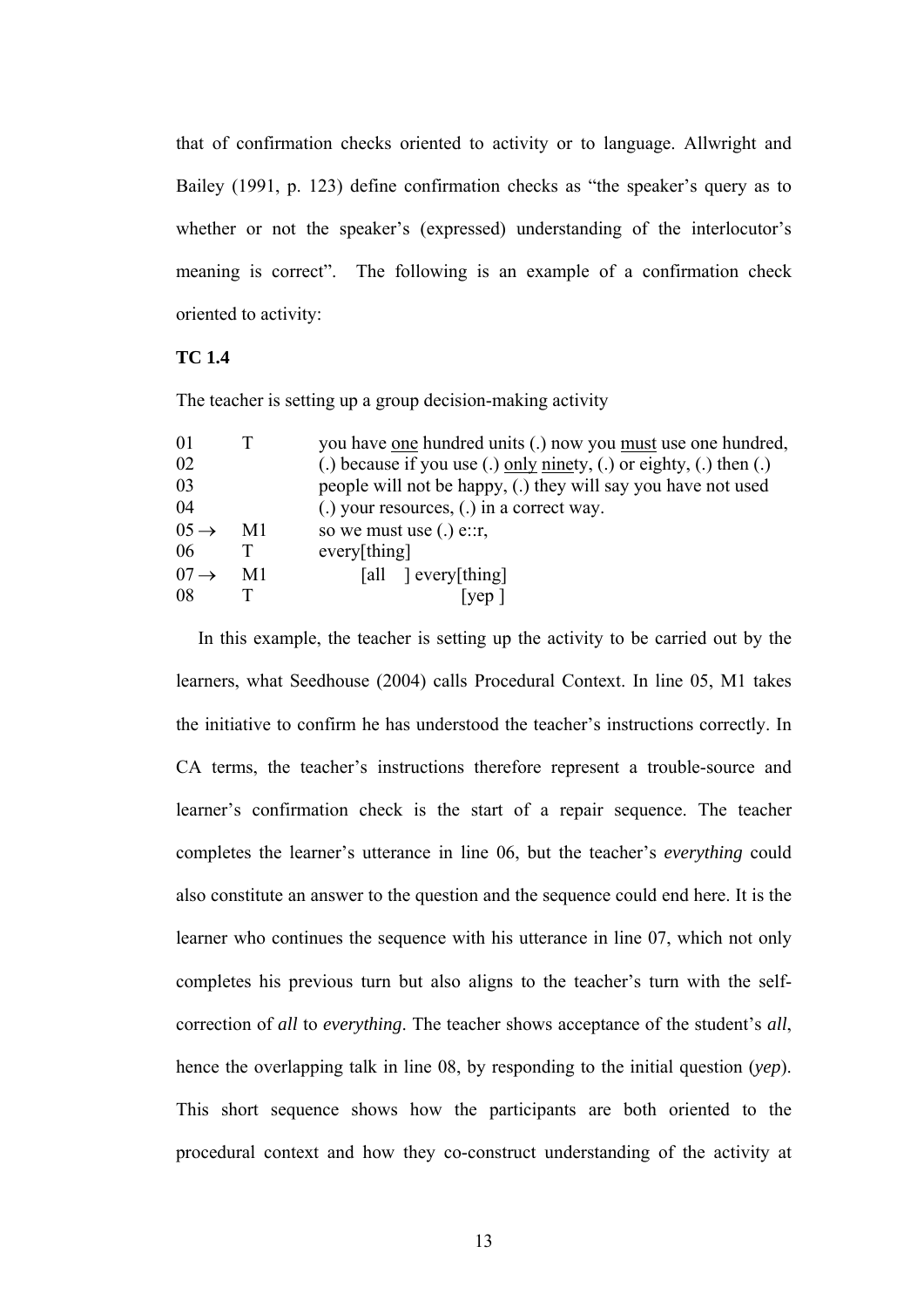hand. What this sequence also shows is how learners may identify trouble-sources in teacher talk, and initiate quite complex repair sequences. Although Seedhouse (2004) dedicates a whole chapter to repair and discusses it in terms of three of his four pedagogical contexts, he does not mention repair in connection with Procedural Contexts, nor does he acknowledge learner-initiated repair, except in connection with learner-learner talk. Yet such instances of learner-initiated repair could be significant from an SLA point of view. Not only does the learner's confirmation check enable him to achieve understanding of the activity at hand but he also obtains information about language use (*all* vs. *everything*) and shows uptake.

## 5.2 Clarification requests

 The second most common function of learner initiative was in making clarification requests. A clarification request is "a request for further information or help in understanding something the interlocutor has previously said." (Pica, Young, & Doughty, 1987, p. 124) and again this could be oriented either to activity or to language. The following is an example of a clarification request oriented to language.

## **TB 2.3**

| 01               |          | $\uparrow$ you have to travel (.) when the, (.) H, (.) when the, (.) |
|------------------|----------|----------------------------------------------------------------------|
| 02               |          | Fabrizia?                                                            |
| 03               | Fabrizia | timetable (.) says you $(can)$ =                                     |
| 04               |          | =that's right (.) good when the timetable (.) says (.) you (.) can.  |
| 05               |          | ((4))                                                                |
| 06               |          | and then moving [down]                                               |
| $07 \rightarrow$ | Maria    | [please sorry]                                                       |
| 08               |          | yes sorry [yes]                                                      |
| 09               | Maria    | [what's the meaning of (.) timetable?                                |
| 10               |          | timetable? (.) the timetable that has (.) all the times: (.) of the  |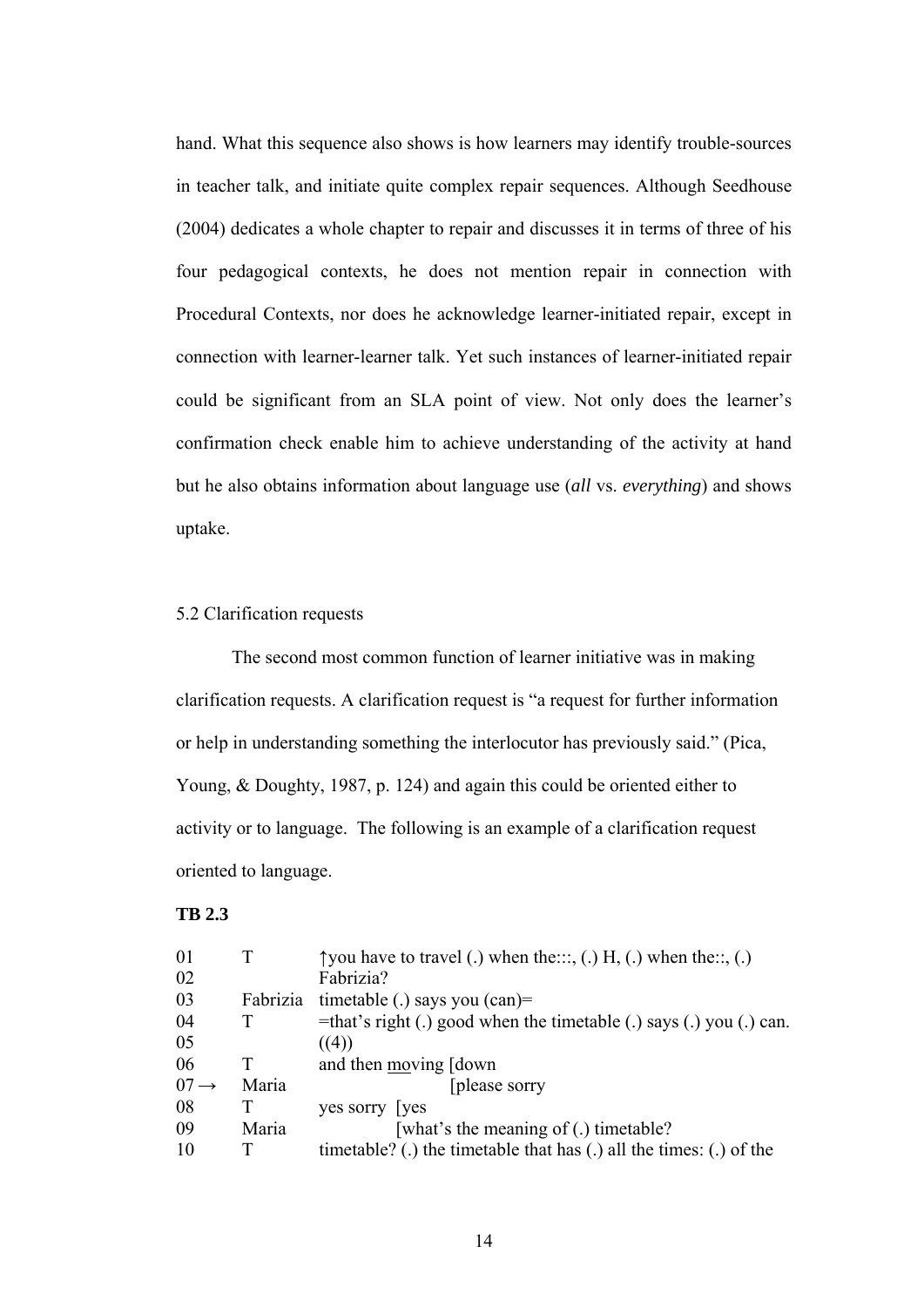| 11 |       | $buses$ , $=$ |
|----|-------|---------------|
| 12 | Maria | $=$ a:h yes   |

In this extract, the interaction in lines 01-04 follows an IRF sequence which contains the trouble-source in line 03. The first opportunity Maria has for repair initiation is following this turn, but she does not take this opportunity, possibly because it would interrupt the IRF sequence. The teacher's F slot is followed by a long pause in line 5 after the teacher's turn. According to the turntaking rules of the classroom, the next turn should be a teacher Initiation and the learners seem to be oriented to this as none of them self-selects as speaker. In line 06 the teacher starts her next Initiation but is interrupted by Maria's bid for the floor. The placing of the repair initiation allows the opportunity for the teacher to repair the trouble source and does not actually interrupt the new point. However, it does interrupt the teacher and Maria demonstrates her recognition that this does not conform to the relevant institutional norms through the considerable interactional work she carries out, prefacing her repair initiation with a request, followed by an apology. She then waits for the teacher to grant access to the floor (in line 08) before identifying the trouble source and hence inviting repair. Maria has now effectively taken control of the interaction as a teacher response is now the relevant next action. The teacher responds and Maria completes the third part of the three part sequence with her comment in line 12. This extract is interesting for two reasons. Firstly, it shows how learners are able to do complex interactional work in order to successfully gain the floor, work which is necessary in this case as Maria has broken the rules of turn-taking in the classroom by interrupting the teacher's Initiation. Second, Maria gains control over the interaction by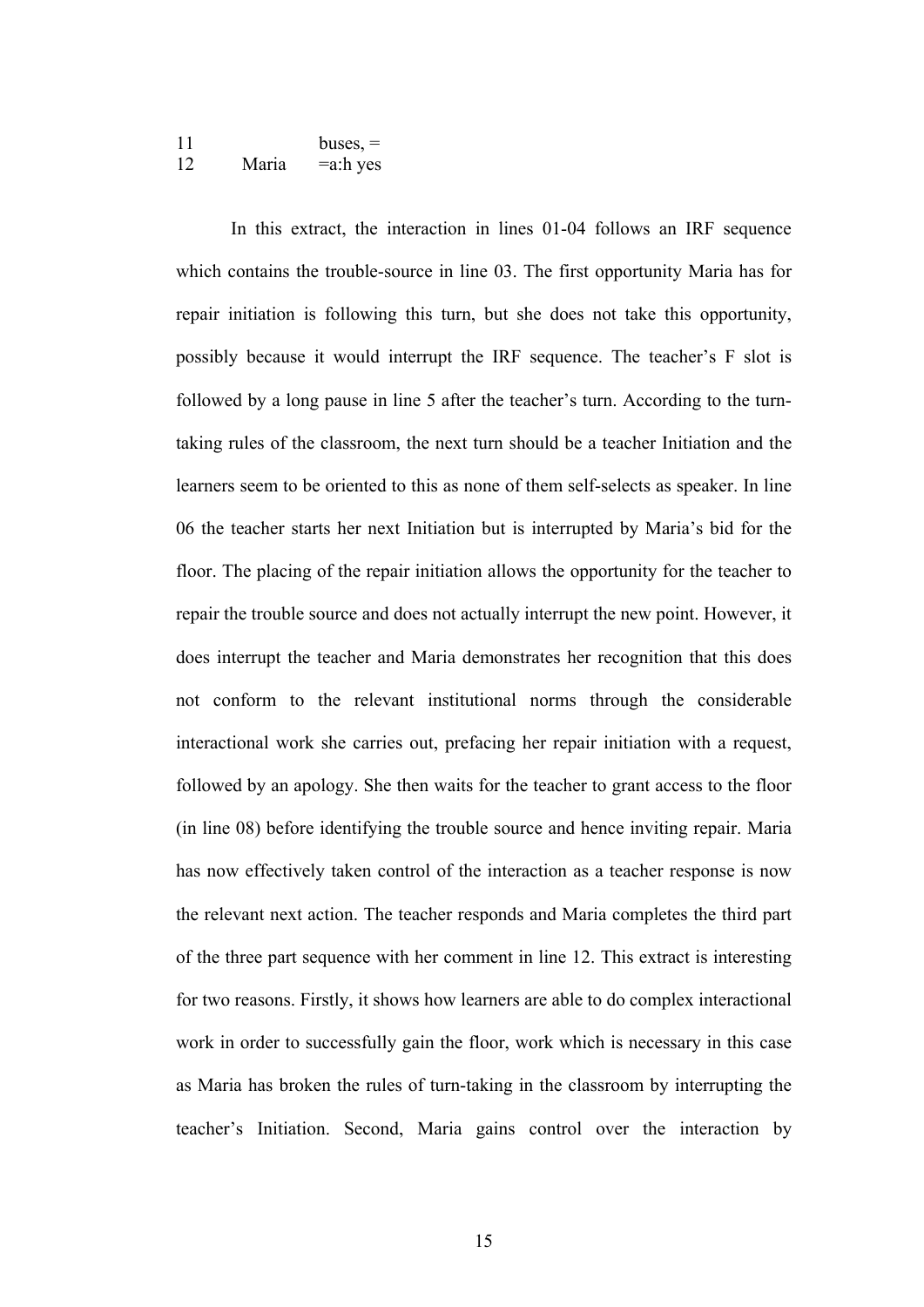effectively reversing the speaker order in the three-part exchange, from the usual Teacher-Learner-Teacher to Learner-Teacher-Learner, making the teacher accountable for the answering the question and positioning herself as the speaker in the third slot, which in SLA terms confirms uptake. In this exchange, Maria shows that her orientation to the rules of the speech exchange system is very sophisticated.

### 5.3 Information requests

Two further functions of initiative both occurred in orientation to language and these are information requests and hypothesis testing.

An information request is concerned with obtaining information about the language which goes beyond the simple understanding of a previously encountered utterance (spoken or written). This would include, for example, learners' requests for new lexis they need in order to complete their utterances, or for further explanations about the grammar and syntax of previous phrases or expressions. The following is an example of this:

# **TB 2.1**

|                  |      | In this sequence the teacher is checking homework    |
|------------------|------|------------------------------------------------------|
| -01              |      | "okay", all the way round.                           |
| $02 \rightarrow$ | - F1 | sorry, (.) it's uncountable (.) way?                 |
| 03               |      | ((2))                                                |
| 04               |      | e: $r(1)$ the you can say one way two way-this is an |
| expression       |      |                                                      |
| 05               |      | all the way                                          |

 In line 01 the teacher completes an IRF sequence with her follow-up move. In line 02 the learner takes the initiative to ask a question. This is at an appropriate place for speaker change, but the fact that the learner prefaces her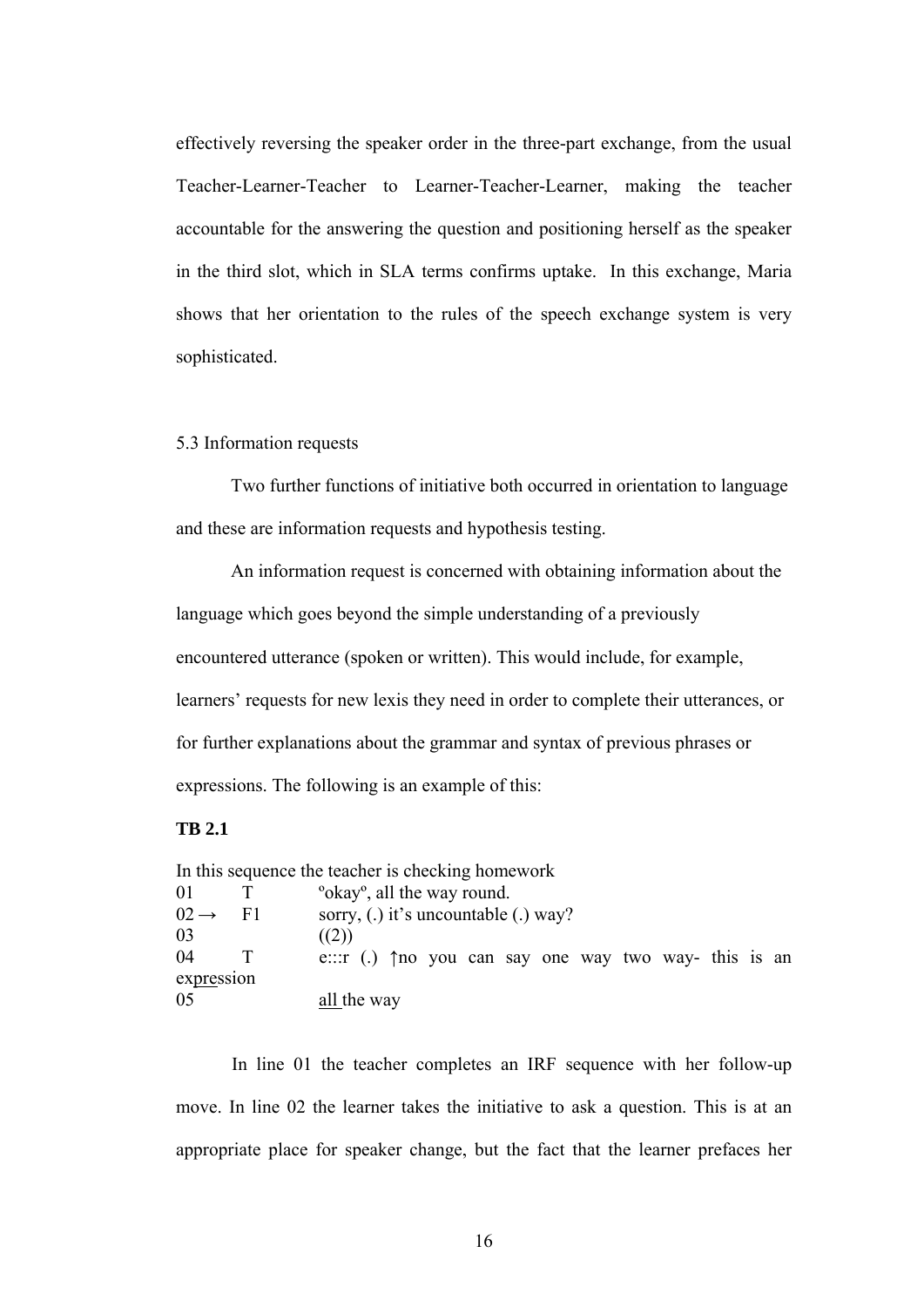question with 'sorry' would seem to indicate that she is oriented to the institutional discourse which would anticipate a teacher's Initiation as the next turn. The learner's question is the first pair part of an adjacency pair and makes relevant an answer by the teacher. However, rather than respond, there is a two second pause and then a hesitation marker at the start of the teacher's turn. In CA terms, this is accountable behaviour. According to Pomerantz (1985, p. 152), in conversation, where a response is made relevant but is not forthcoming, "the speaker routinely sees the recipient's behaviour as manifesting some problem and deals with it". However, such repair is often absent from institutional discourse where such pauses are not uncommon as the recipient formulates an answer. This is not only the case in the classroom, but also, for example, in doctor-patient interaction $1$ 

Therefore, in the context of institutional discourse of the classroom, where the teacher is information provider, controls the floor and 'owns' the next turn, the learner does not attempt to deal with the trouble and waits for the teacher's answer. Moreover, in conversation, because a non-response to a First Pair Part is accountable, the addressee will normally fill the slot with a marker of recipiency (usually a minimal response), allowing time for a response to be formulated. In institutional contexts, on the other hand, this is not necessary and is omitted by the teacher. This sequence demonstrates how both the learner and the teacher are orienting to the institutional context.

 Pauses following learner initiative are not unusual in the database and could be a marker of the unexpected nature of the turn, from the teacher's point of

 $\overline{a}$ 

<sup>&</sup>lt;sup>1</sup> I would like to thank one of the anonymous reviewers for this observation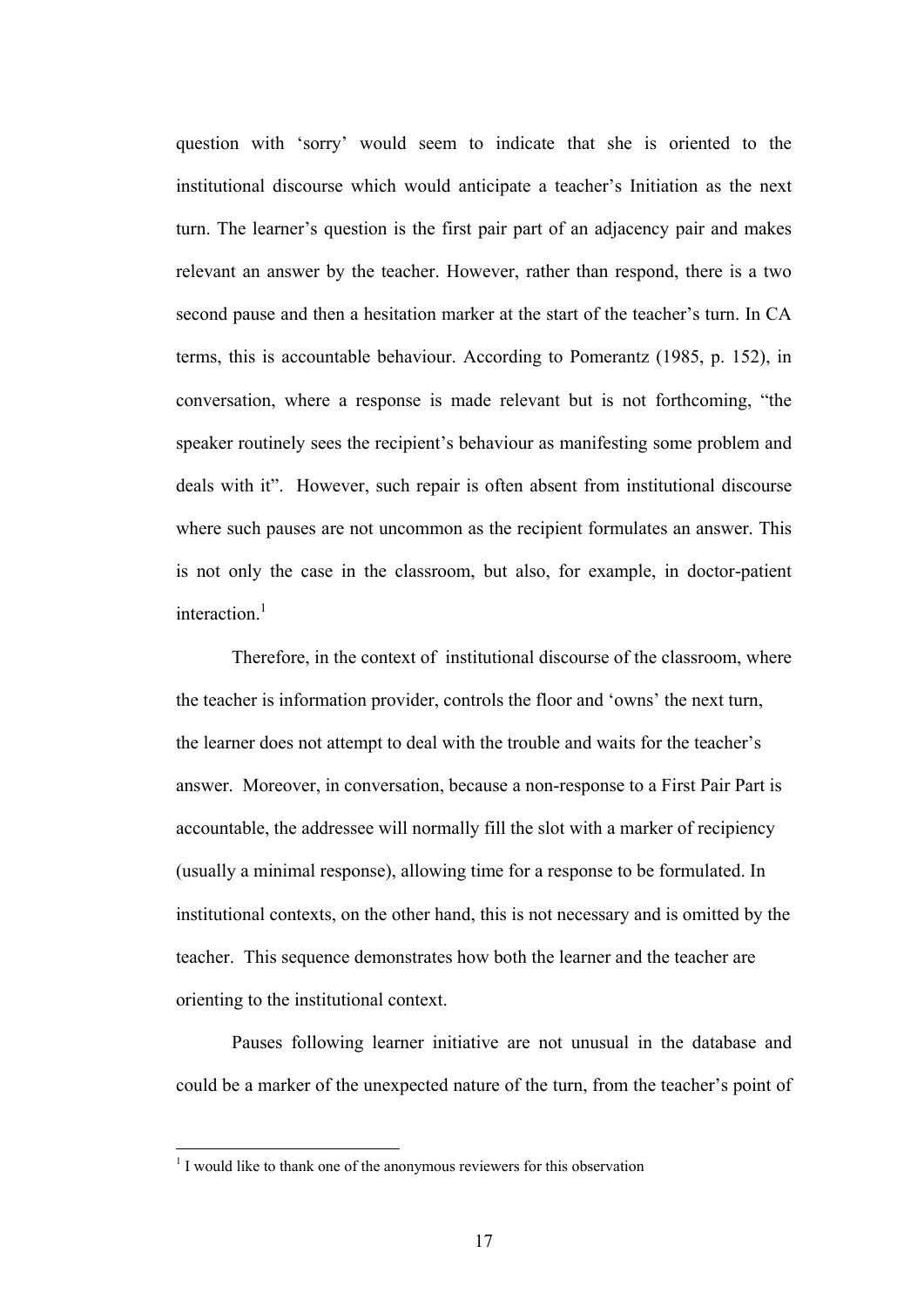view, which is not part of the institutionalised turn-taking system. Effectively, learners are speaking out of turn.

# 5.4 Hypothesis testing

 The final function of initiative is what Allwright and Bailey (1991, p. 93) call 'hypothesis testing'. This term is used to refer to those cases when learners 'try out' their understanding of new language, which will then either be confirmed or corrected by the teacher. It generally concerns new lexis and may take the form of 'trying out' a paraphrase, spelling or translation. The following is an example:

# **TE 1.8**

| 01               |   | Twe say (.) another word per <la te:rra="">, (for earth) (.) no?</la> |
|------------------|---|-----------------------------------------------------------------------|
| 02               |   | another word for for example when you pick up some earth              |
| 03               |   | outside,                                                              |
| 04               |   | ((1))                                                                 |
| 05               | T | or in your garden: , you call that $s$ : oil.                         |
| 06               |   | $((2))$ ((sound of chalk on blackboard))                              |
| 07               | M | soi[1]                                                                |
| 08               | M | $[s]$ oil?                                                            |
| 09               |   | $ahha$ ::                                                             |
| 10               | М | soil?                                                                 |
| 11               | М | $=$ [ah soil]                                                         |
| $12 \rightarrow$ | F | [terriccio]                                                           |
| 13               |   | $si (= yes)$ terriccio. soil.                                         |

This example is interesting for the use of code-switching. The teacher first uses the Italian word 'terra' in her explanation of the word *earth* in line 01. In line 12, the learner proffers a translation of the word '*soil*' to test whether her understanding is correct or not. Her use of the L1 here is legitimised by the teacher's use of L1 in the initial explanation and in this way the learner aligns herself to the teacher. This alignment is acknowledged by the teacher in line 13 as she orients to the learner's use of the L1 and confirms the hypothesis.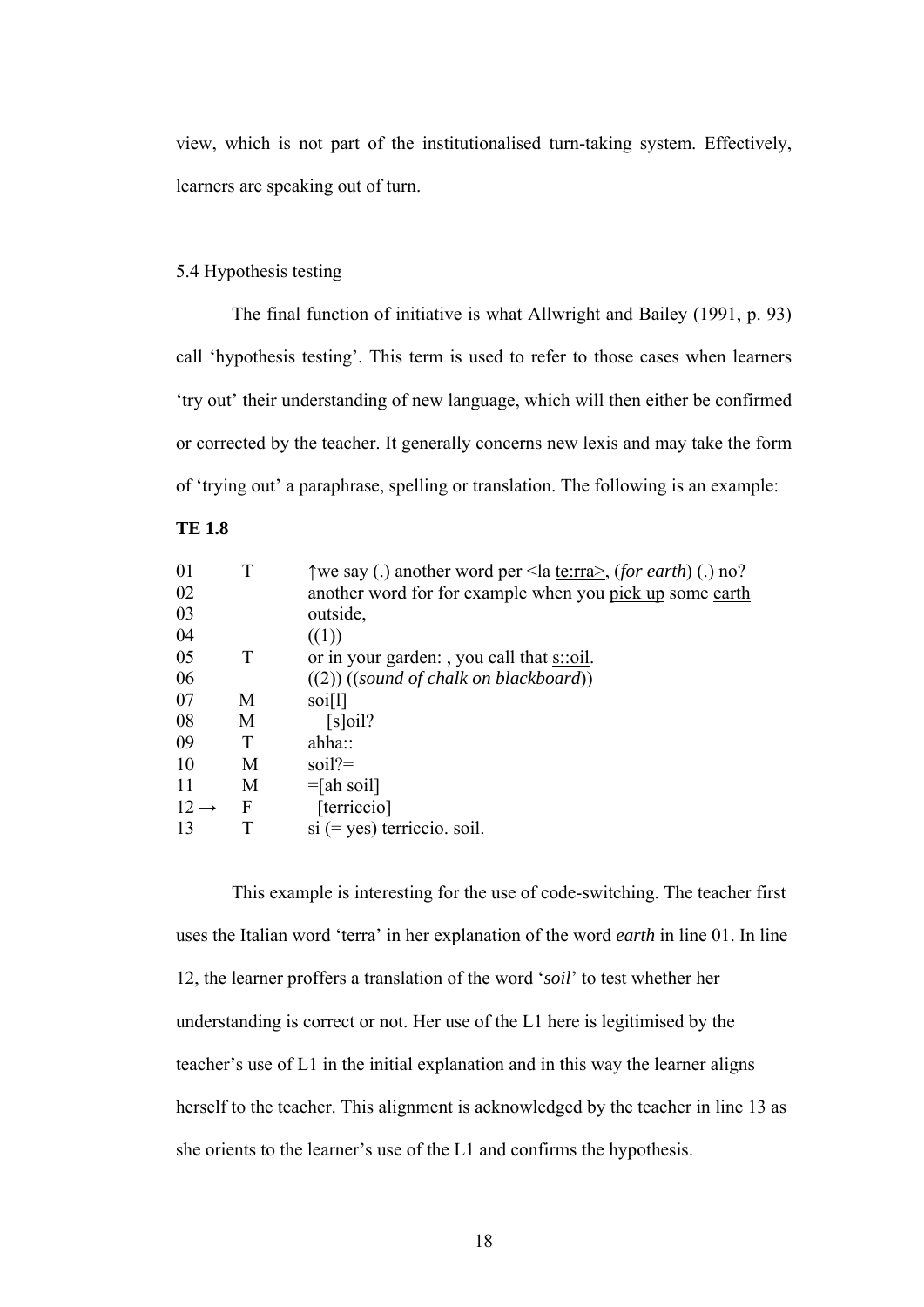### **6. Learner initiative and teacher responses**

Walsh (2006, p. 5) characterizes classroom discourse as follows

The features of second language classroom discourse […..] present a very clear structure, where teachers control both the topic of conversation and turn-taking. Students take their cues from the teacher through whom they direct most of their responses.

In this characterisation of classroom discourse, learner initiative is not built into the institutional turn-taking system of the classroom and this is supported by the data in the study reported here, which show that there is no clear pattern in terms of where learner initiative occurs in interactional sequences,

Moreover, although interruptions were relatively rare in the data, hesitations and delays in teacher responses (see, for example, line 03 in TB 2.1) together with overlaps by both learners and teachers (see, for example, lines 06-09 in TB 2.3) seem to be relatively frequent occurrences in sequences involving learner initiative. Short overlaps are considered by Sacks et al. (1974) to be normal in ordinary conversation, especially when next speaker self-selects, but are less likely in institutional discourse, where turn-taking patterns should be more constrained. The existence of the features listed above indicates that learners do have opportunities to practise their interactional management skills (Allwright, 1984). In fact, the analysis of the extracts in the previous section has shown how learners are capable of successfully undertaking complex interactional work in teacher-fronted interaction (see TB 2.3, for example).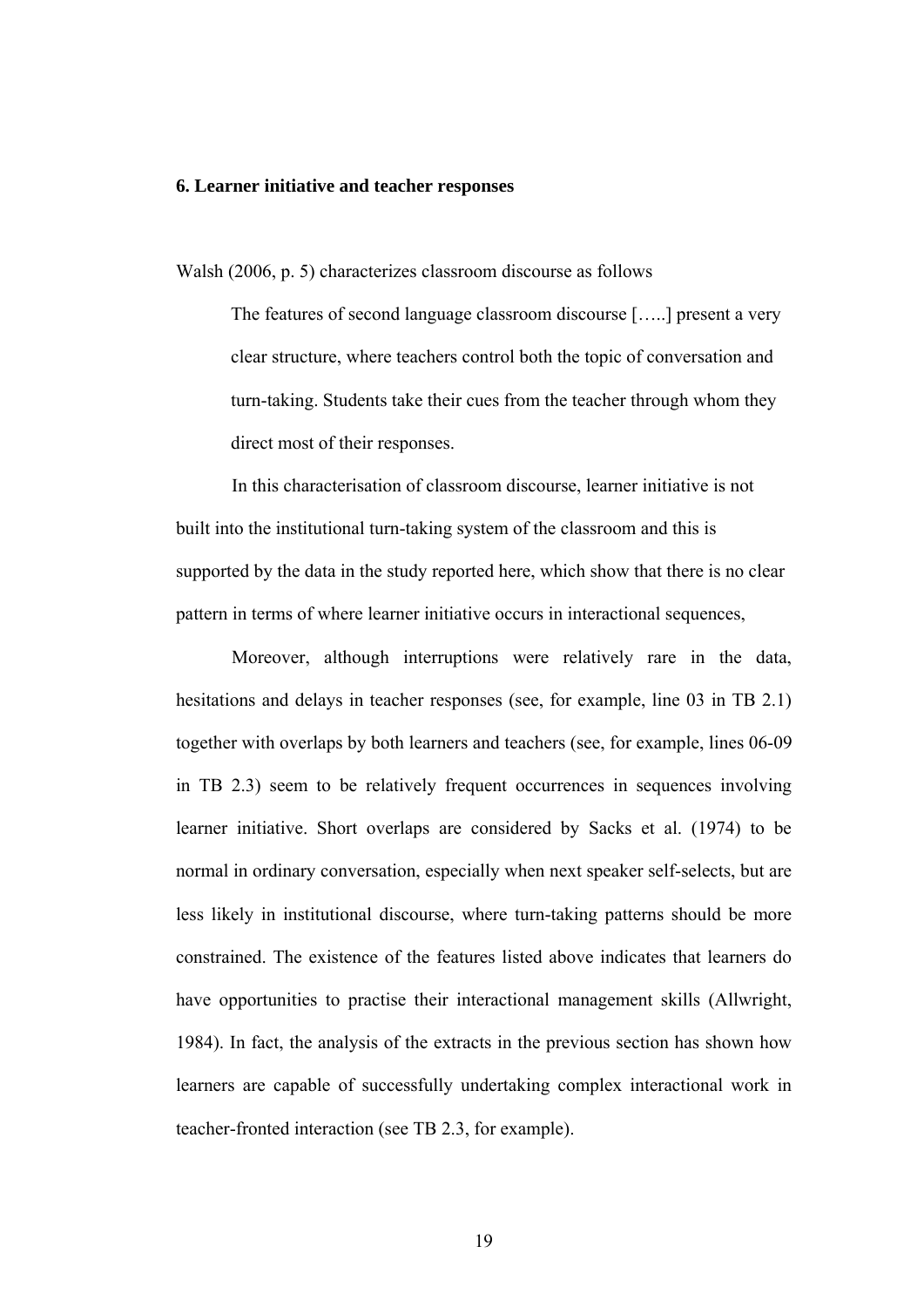By taking the initiative, learners effectively take control of the interaction and determine its trajectory. As Markee (2004, p. 585) points out, when learners take the initiative, they:

own the question and (potentially) the comment turns, while teachers are now sequentially obligated to do the answer turns.

From a pedagogic point of view, by taking the initiative, learners are undoubtedly "individualizing the instruction they are receiving, making it relevant to their own particular needs" (Allwright, 1984, p. 161). They are creating 'Practice opportunities' both for themselves and for other learners (ibid., p. 167). However, what happens to that learner initiative depends on the teacher's reaction to it. Therefore, it is the teacher's response which will ultimately determine whether the learner's contribution becomes an opportunity for learning or not (Kumaravadivelu, 1993).

# 6.1 Teacher response to learner initiative

Teacher response clearly depends to an extent on the nature of the initiative. If the initiative is a confirmation check oriented to activity, then a simple yes/no answer may be entirely appropriate. However, an examination of the data shows that where a range of options are open to teachers, there is great variety in teacher responses to learner initiative, ranging from trying to deal with it as quickly as possible in order to get back to the 'main business' of the lesson, to using it as a teaching and learning opportunity, to incorporating it into the lesson plan or even changing the direction of the lesson entirely.

The following sequence is an example of how learner initiative can affect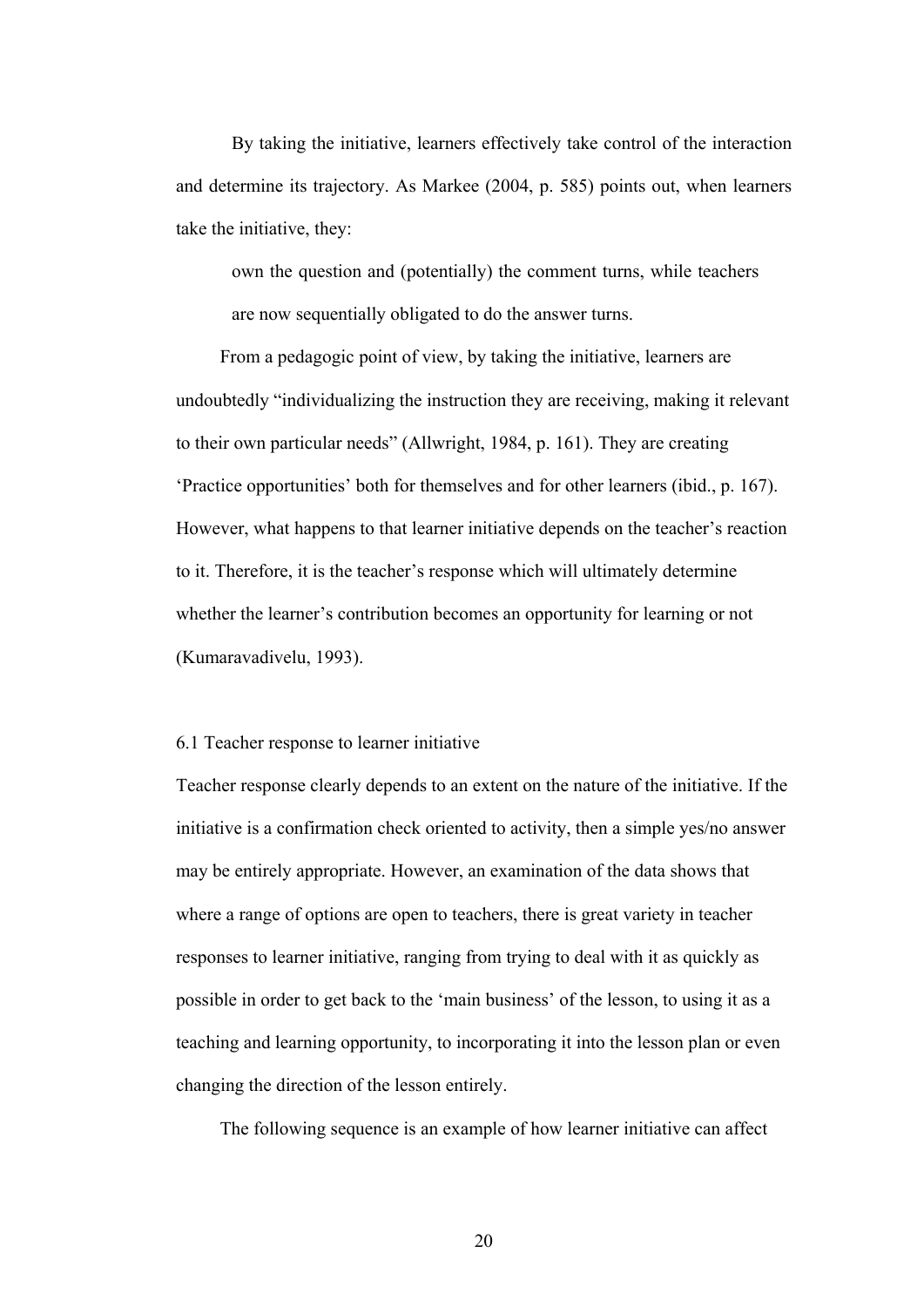the direction of a lesson and even lead to role reversal, creating opportunities for learning for the teacher. In this extract the group is doing a pre-listening activity in which the book presents a list of jobs. The learners have to choose from the list which ones they think the person in the listening text might have had. The teacher has just read out the list and her first move is an elicitation.

# **TD 1.12**

| 01               | T              | what jobs do you think he might have had?                                  |
|------------------|----------------|----------------------------------------------------------------------------|
| 02               |                | ((1))                                                                      |
| 03               | T              | okay, che (.) che lavori pensate che::                                     |
| 04               |                | (((1))                                                                     |
| 05               | T              | può darsi (.) abbia [avuto (what what jobs do you think that               |
|                  |                | perhaps he had)                                                            |
| 06               | M1             | a spy                                                                      |
| 07               | T              | spy? what's a spy? it's it's (.) it's similar to Italian,                  |
| 08               | F1             | un spia                                                                    |
| 09               | $\mathbf T$    | right [okay.                                                               |
| $10 \rightarrow$ | F <sub>2</sub> | [and . stockbroker?                                                        |
| 11               |                | T<br>what's a <u>↑stock</u> broker?                                        |
| 12               | LL             | $((general \, murnurs))$                                                   |
| 13               | T              | someone who::, (.) works (.) on the <u>stock</u> excha::nge.               |
| $14 \rightarrow$ | M <sub>2</sub> | )) cio'è non <i>(that is he doesn't)</i> $(($ )) compra e<br>$\mathcal{L}$ |
| 15               |                | (rivende) i::::n Borsa (he buys and resells on the stock                   |
| 16               |                | exchange)                                                                  |
| 17               | T              | yeah (.) okay una borsista, = (someone who has a grant)                    |
| $18 \rightarrow$ | M2?            | $=$ borsista no                                                            |
| 19               | $\mathbf T$    | non si dice? (you don't say that)                                          |
| 20               | M2?            | no                                                                         |
| 21               | T              | okay someone who <buys (.)="" and="" sells="" shares=""> azioni</buys>     |
| 22               |                | compra vende. (shares he buys he sells)                                    |
| 23               |                | ((1))                                                                      |
| 24               |                | okay?                                                                      |
| 25               |                | ((2))                                                                      |
| $26 \rightarrow$ | F <sub>3</sub> | $e$ (= and) soldier::?                                                     |
| $27 \rightarrow$ | F <sub>4</sub> | soldier [si $(yes)$                                                        |
| 28               | T              | [soldier? what's a soldier.                                                |
| 29               | <b>LL</b>      | soldato                                                                    |
| 30               | $\mathbf T$    | yeah, (.) okay. soldato, (.) easy,                                         |
| 31               |                | ((1))                                                                      |
| 32               | T              | right (.) member of parliament?                                            |

In line 06, M1 answers the teacher's elicitation with a suggestion from the list of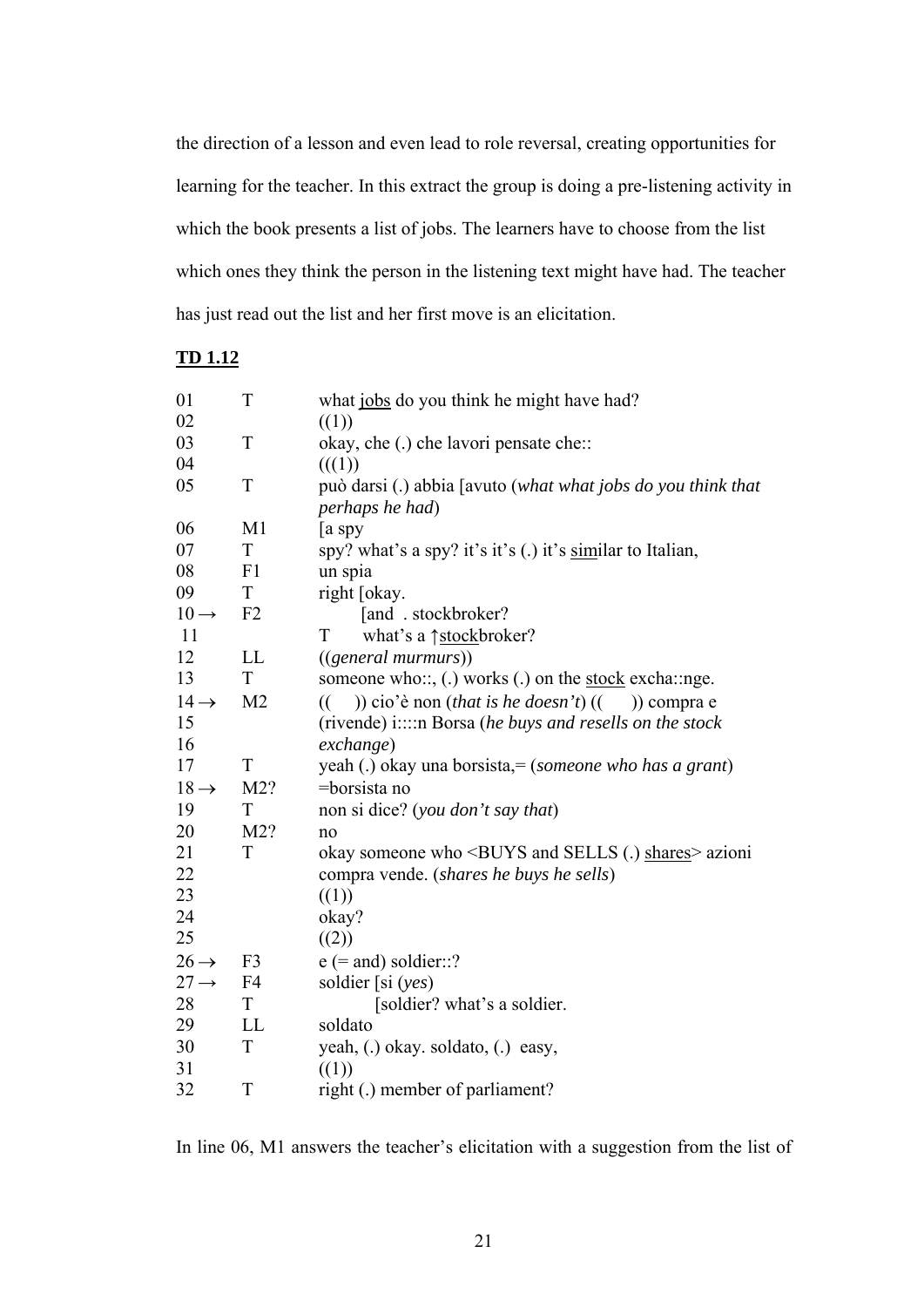jobs. In line 07, instead of giving Feedback on the learner's response, the teacher initiates another sequence to proffer a clarification request to check that the rest of the class knows what the word 'spy' means. In line 10 F2 takes the initiative with a clarification request of her own to ask what 'stockbroker' is (another job on the list) thereby aligning her talk in an interactionally sophisticated way to that of the teacher. The teacher responds with a counter-question, which, according to Markee (2004) serves as a means for the teacher to regain control of the interaction as such questions reposition learners as next speakers, shifting the interaction back to an IRF pattern. However, no clear response is forthcoming and the teacher responds herself in line 13. This is followed by M2's comprehension check. The teacher confirms the learner's comprehension in line 17, but in so doing uses the wrong Italian word, thus initiating a repair sequence, which is interactionally interesting in the context of the asymmetry of classroom discourse. In line 18, M2 points out the teacher's error in a very direct way, which would perhaps be unexpected by the less powerful partner in asymmetrical discourse. The teacher asks for confirmation of her error in line 19 before paraphrasing in English and Italian in lines 21-22. Lines 17-22 are particularly interesting for the role reversal that takes place as the teacher momentarily becomes learner, showing that learner initiative can potentially create learning opportunities for teachers as well.

 In line 25, there is a two second pause. As pointed out in the analysis of extract TB 2.1, this is an accountable silence as, in conversational terms, 'okay' is the first part of a question-answer adjacency pair. However, the teacher does not treat the pause as accountable or pursue a response. Moreover, the learners orient to it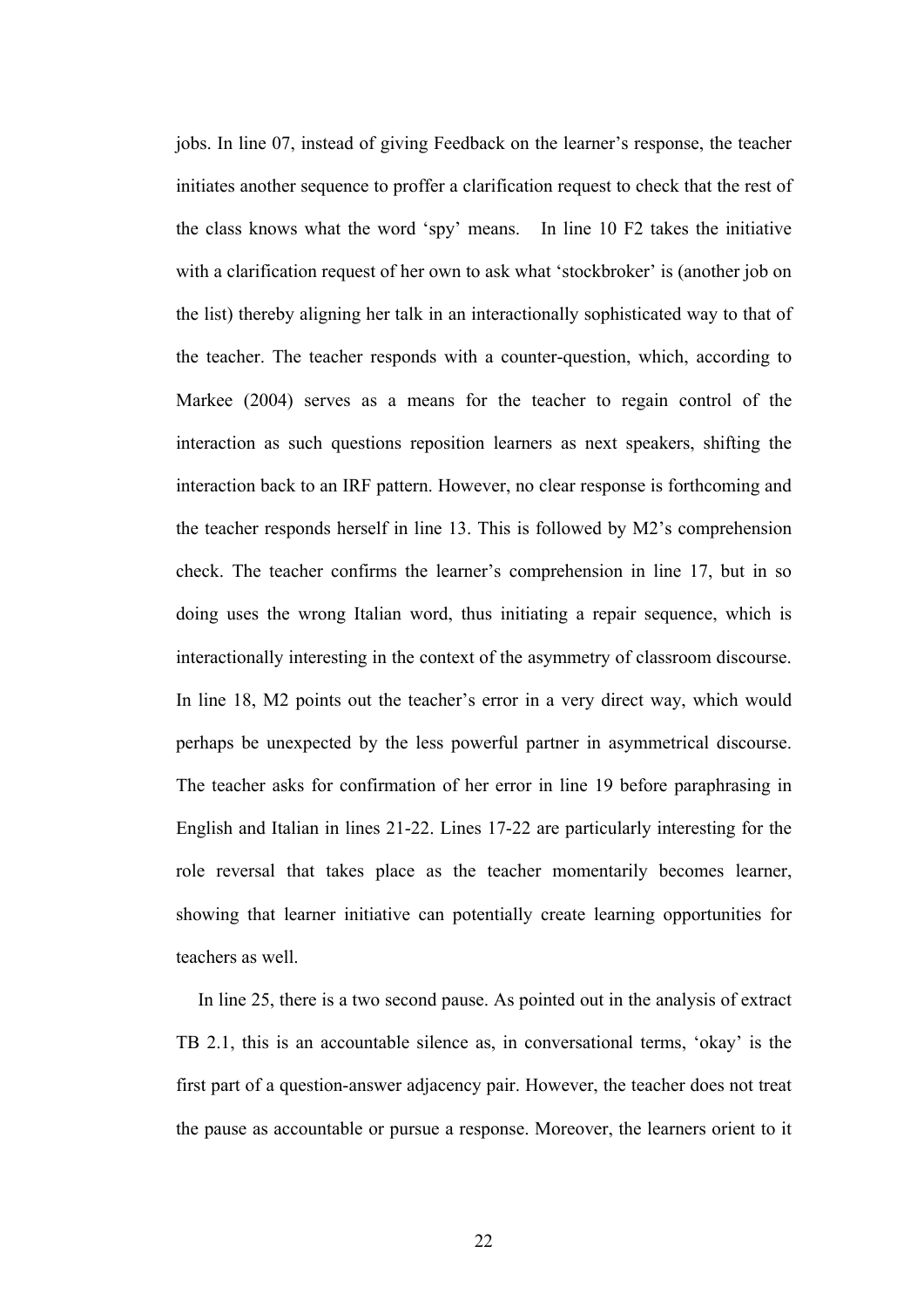as a sign that the side sequence is now complete (the teacher has reformulated her original explanation) and therefore provide the next response in the original series. Teacher and learners are thereby again demonstrating interactional sensitivity to the institutional context. The pause in line 25 is followed by further initiatives as F3 and F4 jointly make their own clarification request. This is again followed by teacher counter-question, learner response and teacher follow-up. In line 32, the teacher starts a new IRF sequence, but this time she aligns with the learners and shifts her elicitation to asking about the remaining vocabulary. Through repeated initiative and alignments, this sequence shows a shift from eliciting answers to a pre-listening task to vocabulary presentation/revision in a way that was clearly more closely suited to the learners' needs.

The reasons underlying the different teacher responses to learner initiative, and indeed underlying any in-class decision by the teacher, are obviously complex and go beyond the scope of this study (but see Bailey, 1996 who lists six possible reasons for teachers' in-class decisions to change their lesson plans). However, accepting and encouraging learner initiative would seem to fulfil some of the conditions identified in SLA research for successful language acquisition.

### **7. Implications**

The data presented here have shown that the pedagogical context (Seedhouse, 2004) seems to determine the type and the amount of initiative to a great extent. Learners were found to take the initiative more in Form and Accuracy contexts and in Procedural contexts, with 135 of the 206 instances of initiative taking place in these two contexts.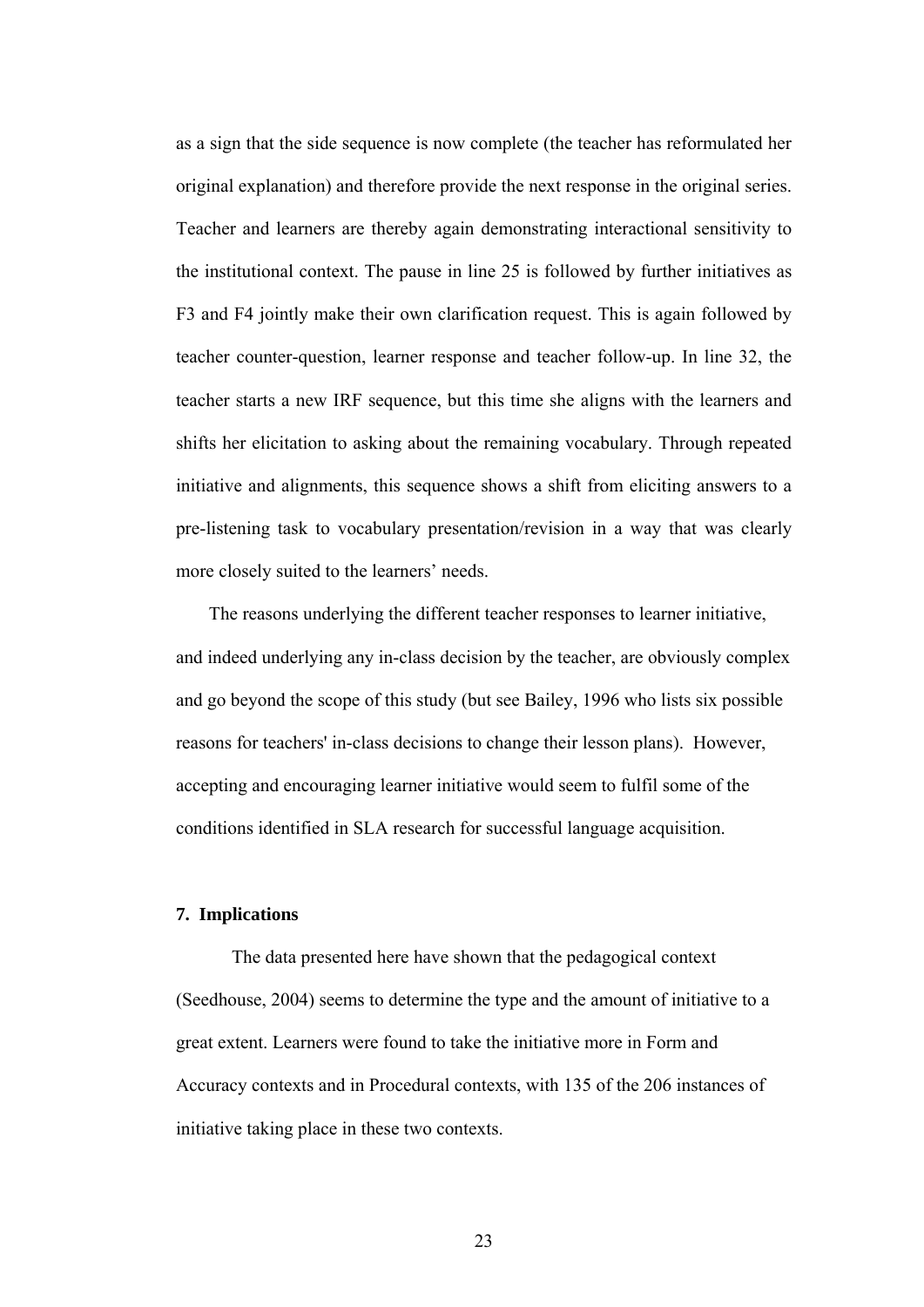Learner initiative also involves learners in practising complex interaction management skills in the co-construction of the institutional discourse of the classroom. Initiative frequently leads to the use of utterances, such as confirmation checks and clarification requests, that are considered by SLA researchers as important in language learning (Long, 1983; Pica 1987).This point is potentially significant, given that Pica (1987) maintained that such features are generally not found in classroom discourse outside task-based interaction, which was not the approach used in any of the lessons in the database analysed for this study. The analysis presented here has therefore shown how attention to the nature of the interaction reveals a much more subtle and potentially accurate picture of classroom discourse than can be obtained via the application of categories determined *a priori*.

Given that learner initiative potentially involves both language input (Krashen, 1985) and output (Swain, 1985), initiative can nearly always be seen as representing a learning opportunity and should be encouraged by adjusting interaction patterns to better accommodate learner initiative and utilising learning opportunities created by learners.

 As Walsh (2006) notes, learning opportunities can be increased if teachers are made aware of the relationship between classroom interaction and language learning. Teacher education programmes can help teachers to understand interactional processes through, for example, the study of classroom recordings and lesson transcripts (Borg, 1998; Thornbury, 1996; Walsh, 2002, 2006). In this way, teachers can be shown how to encourage learner initiative by giving learners more space and more time, two key conditions for promoting initiative (Author).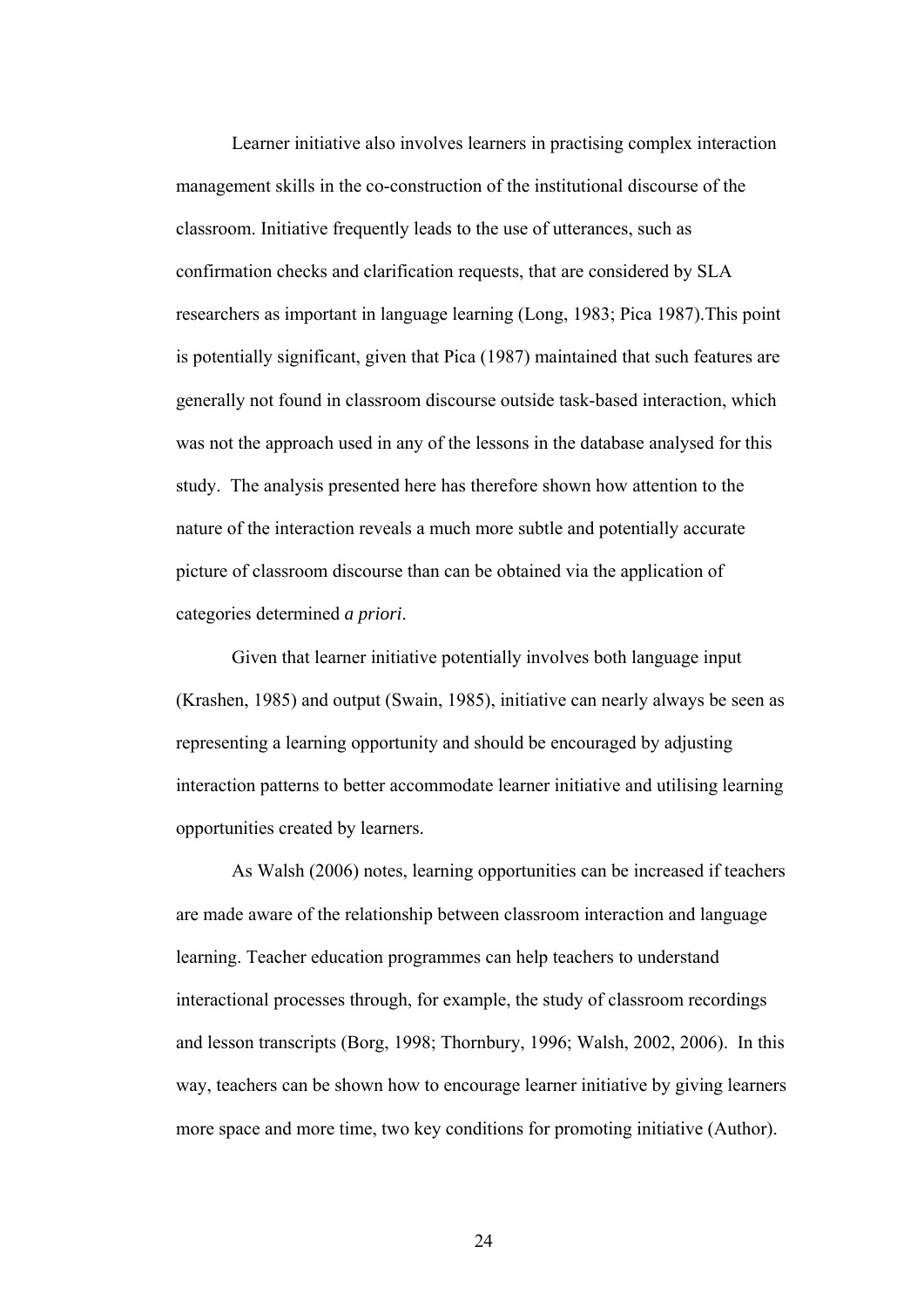Giving learners more space means using learning opportunities created by the learners themselves, for example, allowing learners to develop topics or activities and take a more active role in managing their own learning. Giving learners more time means increasing the 'wait time' (Thornbury, 1996) before teachers take the turn again in the absence of learner response. The data presented here show numerous instances where two or three second pauses following a teacher question in fact led to learners self-selecting as next speaker in order to request information or clarification.

 However, learners' strong orientation to the institutional discourse of the classroom means they may not automatically embrace any new time or space they are given. If the learners' perceptions do not coincide with those of the teacher, there may be a mismatch of expectations. Musumeci (1996) found that while one teacher in her study seemed to encourage learners to take the initiative in order to reach understanding, with a potentially positive effect on their linguistic development, from the learners' point of view this may have meant that her explanations were simply not clear. There is the danger then that encouragement of learner initiative may be interpreted by the learners as signs of a poorly prepared teacher and a badly run lesson. It is important for the teacher to ensure that there is no mismatch of expectations and that learners clearly understand their role.

### **6. Conclusion**

The role of classroom interaction, and especially teacher-fronted interaction in promoting language learning is now widely accepted in classroom research.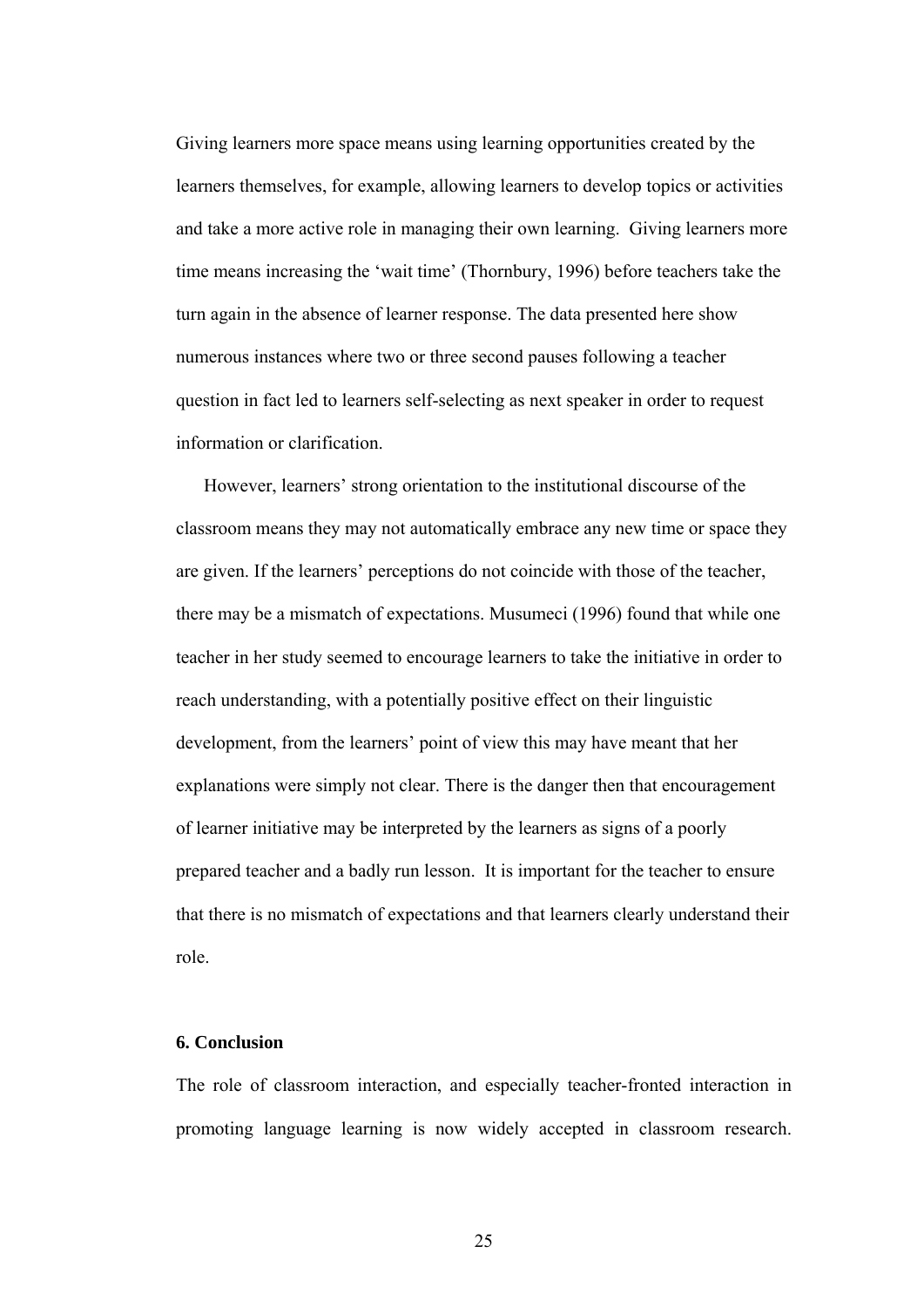Moreover, it is now recognised that learner initiative, participation and involvement in instruction represent an important aspect of classroom interaction. What this study has done is to present a microanalysis of learner initiative, participation and involvement in order to better understand the co-construction of intersubjective understanding in the classroom. It has identified some of the ways in which learners actively contribute to what has been previously seen as a more rigid form of interaction. Far from being constrained by the classroom turn-taking system, learners are able to engage in complex and sophisticated interactional work. They can take control of the organisational sequences in classroom talk, depending on the type of activity they are involved in, so as to direct the interaction in a way that better suits their learning needs. The implications for teachers are clear: opportunities for learner participation in the learning process need to be created by allowing "for greater variability in the patterns of communication" (Johnson 1995, p.45) in the classroom and accepting learners as co-participants in building the interaction that takes place there.

6547 words

### **Acknowledgements**

I would like to thank the two anonymous reviewers for their very constructive and helpful comments. I would also like to thank Keith Richards for his invaluable and insightful suggestions on the various drafts of this paper, as well as Anne Burns and Julian Edge for their comments on an earlier draft. Any weaknesses remain my own.

## **Appendix**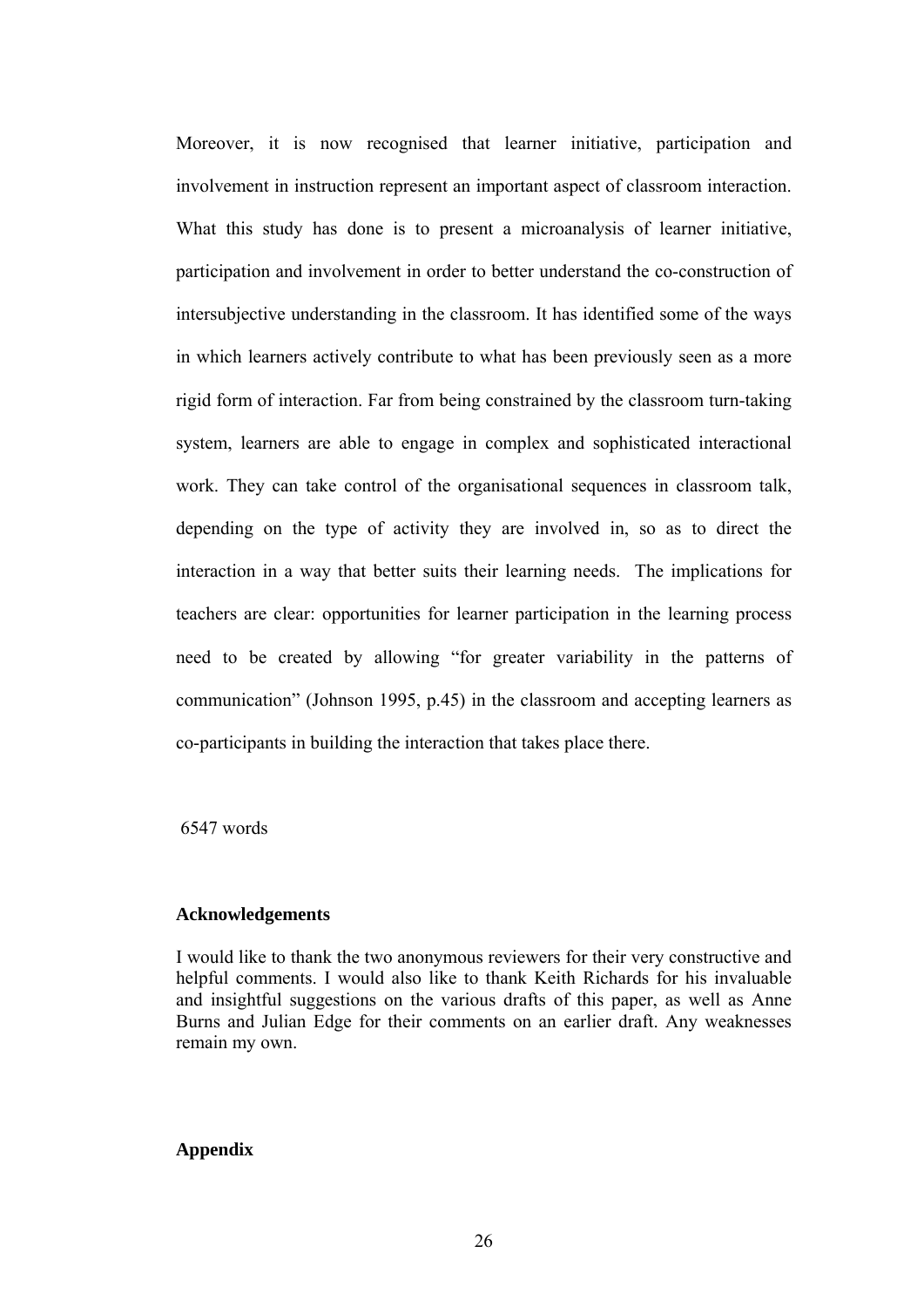### **Transcription conventions**

Sequences are labelled according to the teacher involved, the lesson the sequence is from and the order in which it appears. Therefore **TA 2.3** is the third sequence from the second lesson of Teacher A.

Transcription conventions are based mainly on those of used by in Richards and Seedhouse (2005). Identified learners have been given pseudonyms

T indicates the teacher

F indicates an unidentified female learner

M indicates an unidentified male learner

(where an unidentified learner takes more than one turn in a sequence or more than one unidentified learner of the same sex speaks in a sequence, then numbering is used)

|                   | indicates a relevant turn                                        |
|-------------------|------------------------------------------------------------------|
|                   | indicates onset of overlapping utterances                        |
| $\mathcal{I}$     | indicates the end of overlapping utterances                      |
|                   | indicates run on turns, either by the same or different speakers |
| (10)              | the approximate length of pauses longer than one second          |
| $\left( .\right)$ | indicates a short untimed pause                                  |
| word              | indicates speaker emphasis                                       |
| ye::s             | indicates a drawn out syllable                                   |
|                   | indicates an abrupt cut-off                                      |
| $\gamma$          | rising intonation, but not necessarily a question                |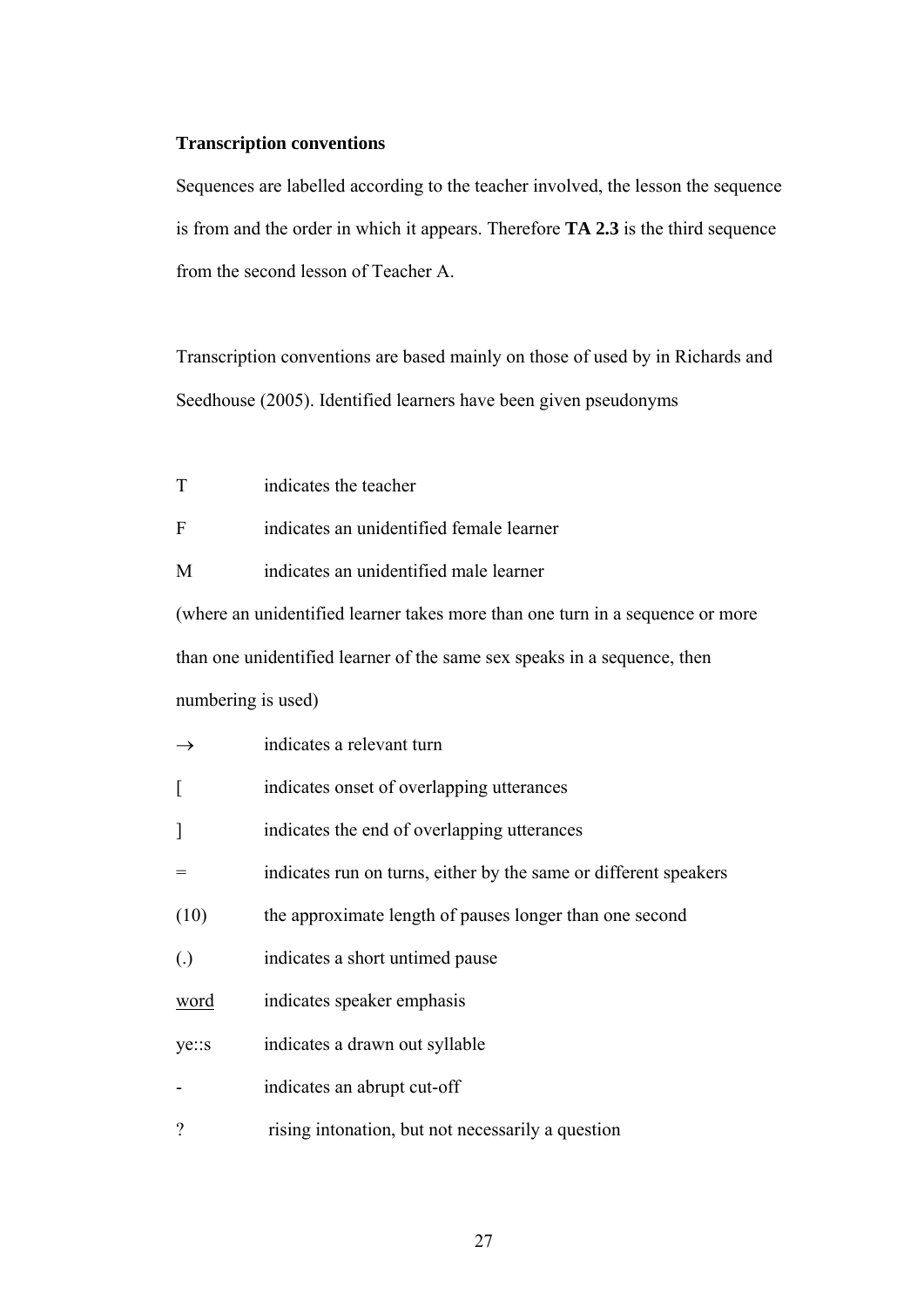| emphatic tone                                                        |  |  |
|----------------------------------------------------------------------|--|--|
| low-rise intonation, suggesting a continuation                       |  |  |
| capitals indicate a loud sound relative to surrounding talk          |  |  |
| indicates notably quieter talk                                       |  |  |
| indicate higher or lower pitch in the utterance following the arrow  |  |  |
| indicate that talk they surround is notably quicker that surrounding |  |  |
|                                                                      |  |  |
| indicates the talk they surround is slow and deliberate              |  |  |
| indicates unintelligible speech                                      |  |  |
| indicates uncertain transcription                                    |  |  |
| indicates translation of Italian text. An approximate English        |  |  |
| translation is given, not a literal one.                             |  |  |
| ((laughs)) is used for non-verbal actions                            |  |  |
| is used for phonetic transcription of sounds or of non-standard      |  |  |
| pronunciation                                                        |  |  |
|                                                                      |  |  |

Pauses above one second are considered as gaps and indicated on a separate line. Shorter pauses are considered hesitations and included within a turn or at the beginning (indicating a hesitation by next speaker before starting a turn).

## **References**

- Allwright, D. (1984). The importance of interaction in classroom language learning. *Applied Linguistics, 5*(2), 156-171.
- Allwright, D., & Bailey, K. M. (1991). *Focus on the Language Classroom*. Cambridge: Cambridge University Press.
- Bailey, K. M. (1996). The best laid plans: teachers' in-class decisions to depart from their lesson plans. In K. M. Bailey & D. Nunan (Eds.), *Voices from the Language Classroom*. Cambridge: Cambridge University Press.
- Borg, S. (1998). Data-based teacher development. *ELT Journal, 52*(4), 273-281.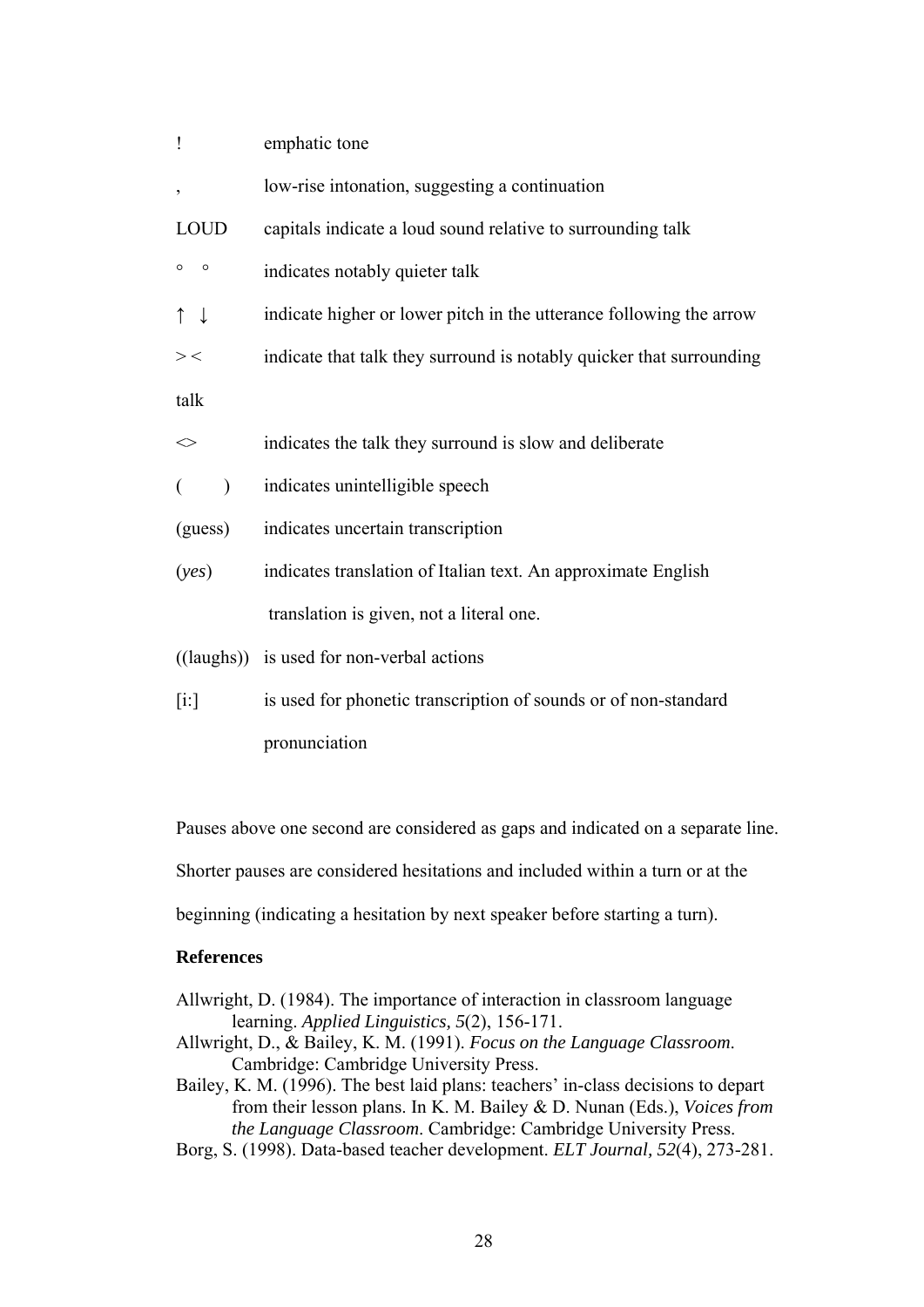Coulmas, F. (Ed.). (1981). *Conversational Routine*. The Hague: Mouton.

- Cullen, R. (1998). Teacher talk and the classroom context. *ELT Journal, 52*(3), 179-187.
- Cullen, R. (2002). Supportive teacher talk: the importance of the F-move. *ELT Journal, 56*(2), 117-127.
- Drew, P., & Heritage, J. (1992). Analyzing talk at work: an introduction. In P.Drew & J. Heritage (Eds.), *Talk at Work*. Cambridge: Cambridge University Press.
- Greenleaf, C., & Freedman, S. W. (1993). Linking classroom discourse and classroom content: following the trail of intellectual work in a writing lesson. *Discourse Processes, 16*, 465-505.
- He, A. W. (2004). CA for SLA: arguments from the Chinese language classroom. *The Modern Language Journal, 88*(iv), 568-582.
- Jarvis, J., & Robinson, M. (1997). Analyzing educational discourse: an exploratory study of teacher response and support to pupils' learning. *Applied Linguistics, 18*(2), 212-228.
- Johnson, K. E. (1995). *Understanding Communication in Second Language Classrooms*. Cambridge: Cambridge University Press.
- Kasper, G. (2001). Four perspectives on L2 pragmatic development. *Applied Linguistics, 22*, 502-530.
- Krashen, S. (1985). *The Input Hypothesis*. London: Longman.
- Kumaravadivelu, B. (1993). Maximizing learning potential in the communicative classroom. *ELT Journal, 47*(1), 12- 21.
- Kumaravadivelu, B. (2001). Toward a postmethod pedagogy. TESOL Quarterly. *35*(4), 537-560.
- Levinson, S. (1983). *Pragmatics*. Cambridge: Cambridge University Press.
- Liddicoat, A. J. (2007). *An Introduction to Conversation Analysis*. London: Continuum.
- Long, M. H. (1983). Linguistic and conversational adjustments to nonnative speakers. *Studies in Second Language Acquisition, 5*, 177-193.
- Markee, N. (2004). Zone of interactional transition in ESL classes. *The Modern Language Journal, 88*(iv), 583-596.
- Markee, N. (2008). Toward a learning behaviour tracking methodology for CAfor-SLA. *Applied Linguistics, 29*(3), 404-427.
- Markee, N., & Kasper, G. (2004). Classroom talks: an introduction. *The Modern Language Journal, 88*(iv), 491-500.
- Mehan, H., & Griffin, P. (1980). Socialization: the view from classroom interactions. *Sociological Enquiry, 50*(3-4), 357-392.
- Musumeci, D. (1996). Teacher-learner negotiation in content-based instruction: communication at cross-purposes? *Applied Linguistics, 17*(3), 286-324.
- Nassaji, H., & Wells, G. (2000). What's the use of 'Triadic Dialogue': An investigation of teacher-student interaction. *Applied Linguistics, 21*(3), 376-406.
- Pica, T. (1987). Second-language acquisition, social interaction and the classroom *Applied Linguistics* (Vol. 8, pp. 3-21).
- Pica, T., Young, R., & Doughty, C. (1987). The impact of interaction on comprehension. *TESOL Quarterly, 21*(4), 737-758.
- Pomerantz, A. (1985). Pursuing a response. In J. M. Atkinson & J. Heritage